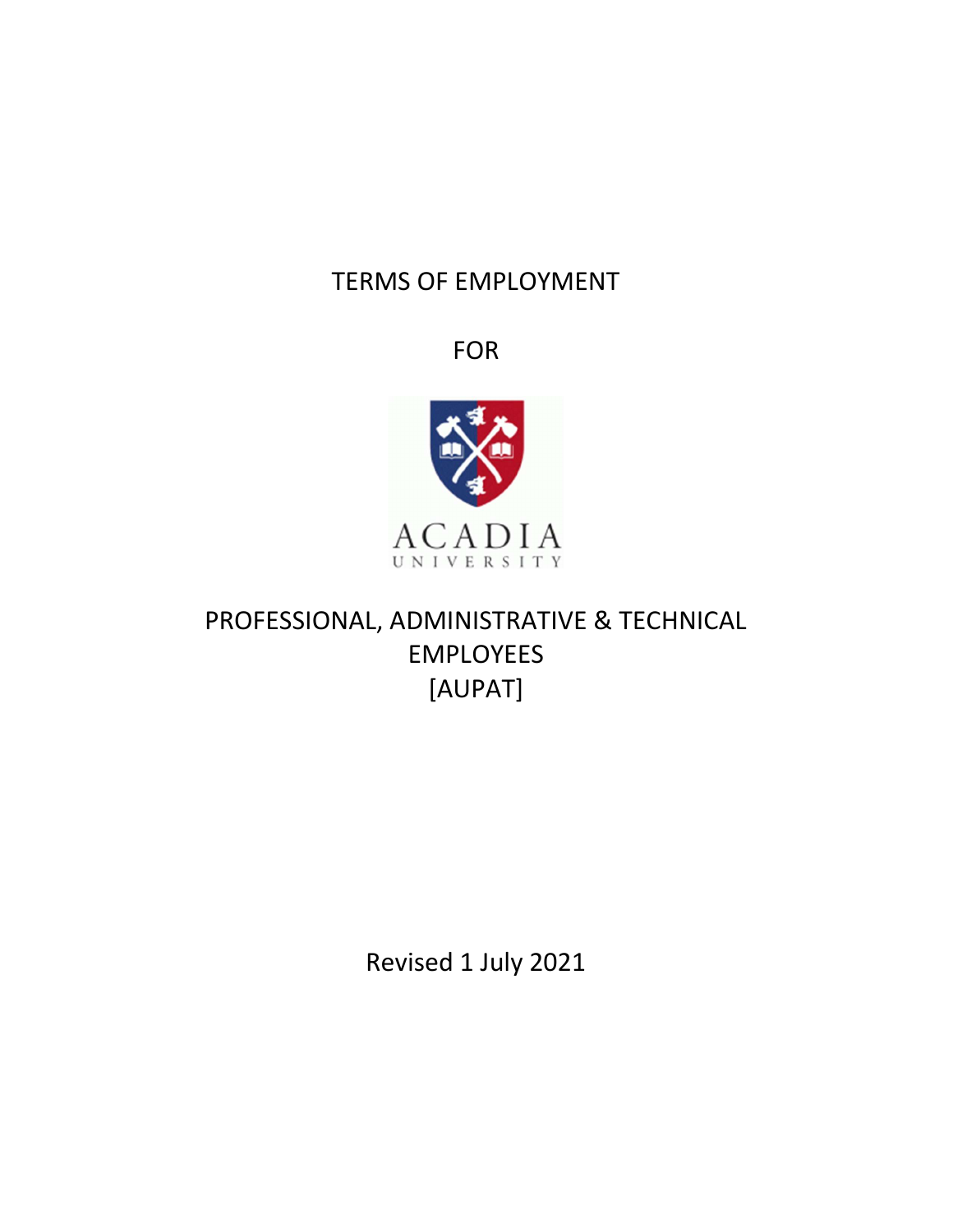### **INDEX**

| $A-1$      |                                  |  |
|------------|----------------------------------|--|
| $E-1$      |                                  |  |
| $G-1$      |                                  |  |
| $H-1$      |                                  |  |
| $H-2$      |                                  |  |
| $J-1$      |                                  |  |
| $L-1$      |                                  |  |
|            |                                  |  |
|            |                                  |  |
|            |                                  |  |
|            |                                  |  |
|            |                                  |  |
|            |                                  |  |
|            |                                  |  |
|            |                                  |  |
|            |                                  |  |
|            |                                  |  |
|            |                                  |  |
|            |                                  |  |
| $L-2$      |                                  |  |
| $M-1$      |                                  |  |
| $P-1$      |                                  |  |
| $P-2$      | <b>Performance Review</b>        |  |
|            |                                  |  |
|            |                                  |  |
| $S-1$      |                                  |  |
| $T-1$      | <b>Termination of Employment</b> |  |
|            |                                  |  |
|            |                                  |  |
|            |                                  |  |
|            |                                  |  |
| $V-1$      |                                  |  |
| Appendix I |                                  |  |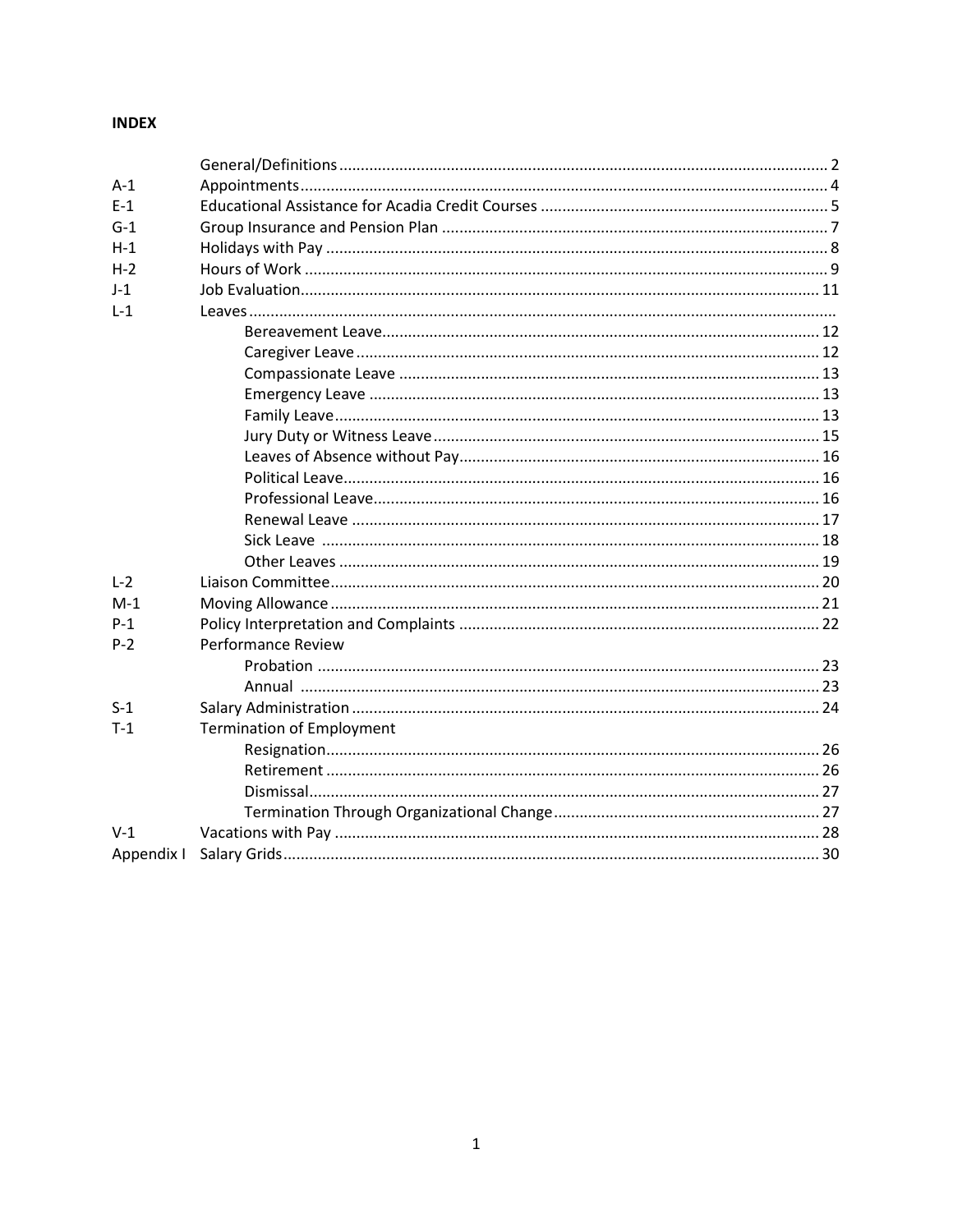#### **GENERAL**

The terms and conditions of employment in this document shall apply to those non-academic nonunionized employees who provide professional, or administrative, or technical services to the University.

These Terms of Employment are subject to amendment by the President, as the delegate of the Board, and who-has final authority over this document, its interpretation and application. Reasonable notice of any change will be provided to employees covered by this document. These Terms of Employment do not compromise the Board's authority to manage the University's affairs.

Certain terms of employment cover all employees. However, due to the wide difference in levels of responsibility and position duties, some terms of employment vary according to salary grade.

For non-academic, nonunionized employees hired or transferred to the AUPAT Employee Group on or after October 1, 2019, the following two Articles do not apply:

 L-1 10. Renewal Leave T-1 2. (c) Retirement Allowance

# Definitions

- 1. "Board" means the Board of Governors of Acadia University.
- 2. "President" means the President of Acadia University.
- 3. "University" means Acadia University.
- 4. "Academic Year" means the period July 1 to the following June 30.
- 5. "Senior Administrators" and "the Executive Committee" are the President, Vice-Presidents, Chief Financial Officer & Treasurer, and Executive Directors who report directly to the President.
- 6. "Supervisor" unless specifically stated otherwise, the term "supervisor" shall mean the employee's immediate supervisor, who may carry an official University title, for example, Supervisor, Manager, Department Head, Dean, Director, Vice-President, President.
- 7. "Employee" means a person who is employed on an ongoing basis by the University on a full-time, part-time, or sessional basis and includes the following:
	- (a) A "full-time employee" shall mean a person who is scheduled to work a regular work week of thirty-five (35) hours or longer on a continuing or sessional basis.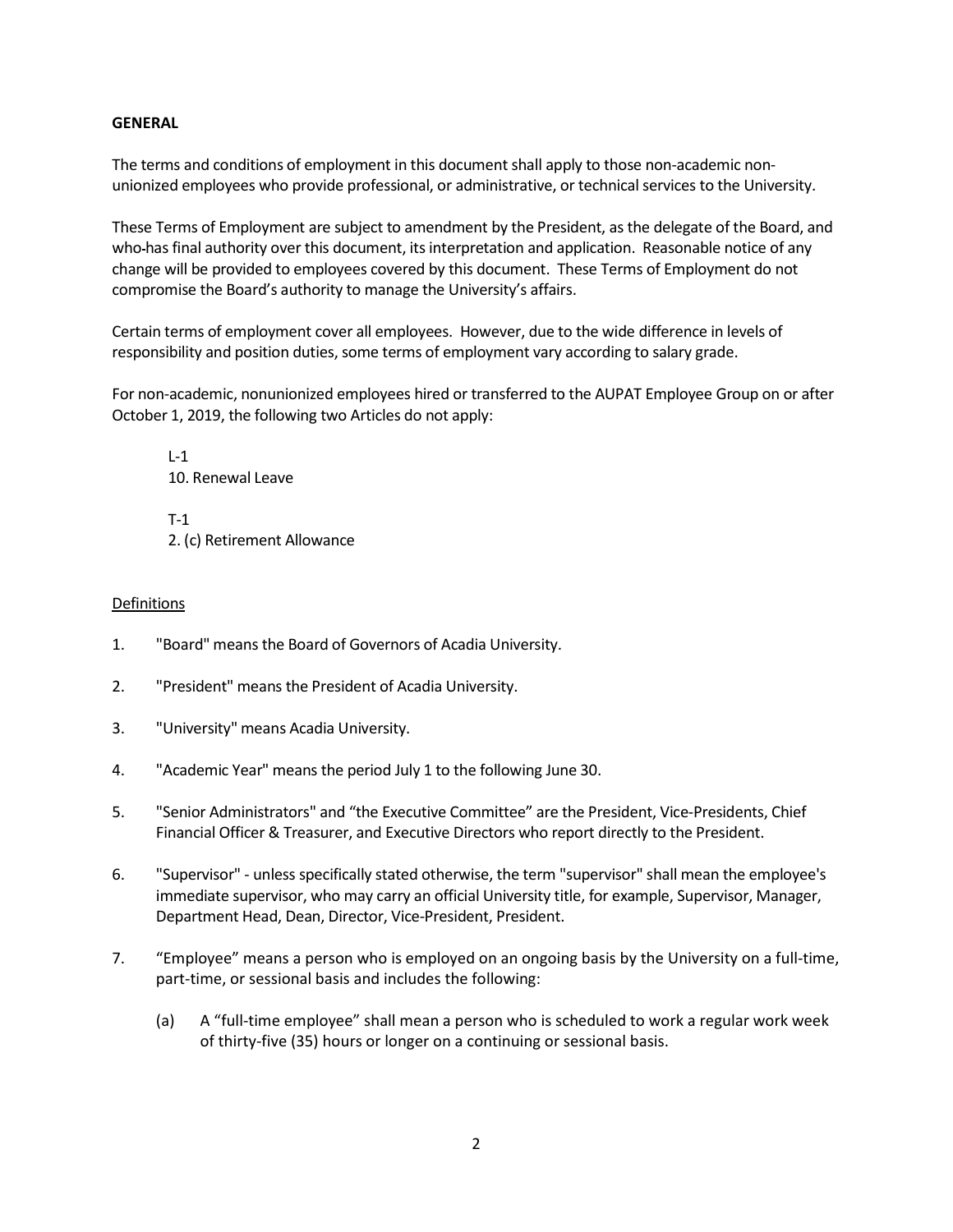- (b) A "part-time employee" shall mean a person who is scheduled to work at least seventeen and one-half (17½) hours and fewer than thirty-five (35) hours per week on a continuing or sessional basis.
- (c) A "sessional employee" shall mean a person who is hired to fill a recurring budgeted position which approximately coincides with the University fall and winter session and may be either a full-time or part-time employee.
- (d) A "retired employee" shall mean a person who retired from the University and who is rehired following their retirement.
- 8. "Dependent" refers to either eligible spouse or dependent child.
	- (a) An eligible spouse is defined as:
		- (i) your legally married spouse, or
		- (ii) a registered domestic partner within the meaning of the Vital Statistics Act, or
		- (iii) a common-law partner living with you in a conjugal relationship that is not a legal marriage, provided you have been living together for at least 12 months
	- (b) A dependent child, for the purpose of receiving a tuition discount (E-1), is defined as your natural or legally adopted child who is under the age of 25, not regularly employed and does not have a spouse as defined in 8(a) above.
- 9. "Date of Appointment" refers to the date an employee was hired into either a full-time or part-time continuing or recurring sessional position, irrespective of association with any union or employee group. This is the eligibility date for group insurances and upon which vacation entitlements begin to accumulate.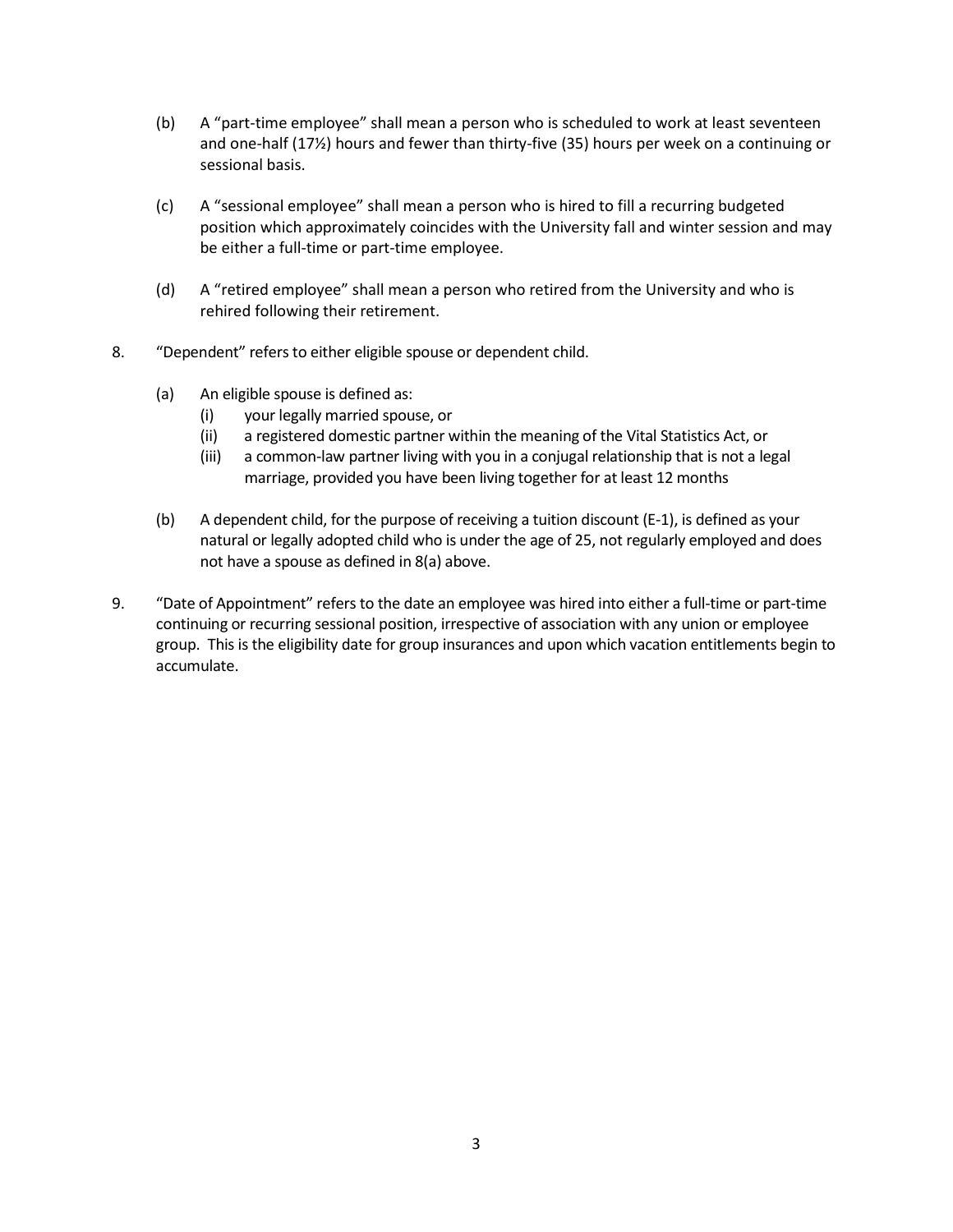#### A-1 APPOINTMENTS

#### 1. Type of Appointment

- (a) Full- or Part-Time Appointment The appointment will become continuing when the probation period has been successfully completed.
- (b) Sessional Appointment A full-time or part-time appointment of greater than 8 but less than 12 continuous months.
	- (i) Whether a further sessional appointment will be offered will be determined prior to the end of the current sessional term. Consideration of the issue will commence 2 months prior to the end of the current sessional term and will conclude no later than 2 weeks prior to the end of the current sessional term.
	- (ii) In cases where a decision regarding a new sessional appointment has not been dealt with in the time limits stated above, the employee will automatically receive a new sessional appointment of the same duration as the previous sessional appointment.

#### 2. Employee Files

 The official employee file for AUPAT employees will be held in the Department of Human Resources, except files of AUPAT employees who report directly to the President shall be held in the President's Office.

#### 3. Additional Appointments

 By accepting an appointment to a full/part-time or sessional position that is included in the AUPAT employee group, you are agreeing to work the stated hours for that role. If your letter of appointment is not specific on the hours per week for the position, it is determined by your salary rate, i.e., if your salary is equivalent to the rate listed in the Salary Grid, you are to work a minimum of 35 hours per week; if your salary is prorated from that amount, your hours of work are prorated accordingly from the standard 35 hours per week.

 Employees may accept additional employment, e.g., a part-time faculty position, with the consent of their supervisor in consultation with Human Resources. Before an appointment to another position at Acadia can be processed for payment, employees must provide written approval from their supervisor to Human Resources confirming that:

- the hours required for the additional role do not coincide with the scheduled hours for their primary AUPAT position, or
- the scheduled hours for their primary AUPAT position have been adjusted to accommodate for the additional appointment, and does not negatively affect the service they are required to provide in that role, or
- they have been approved to take an unpaid leave from their primary AUPAT position in order to accept the additional role and what the number of hour per week and duration of that leave will be.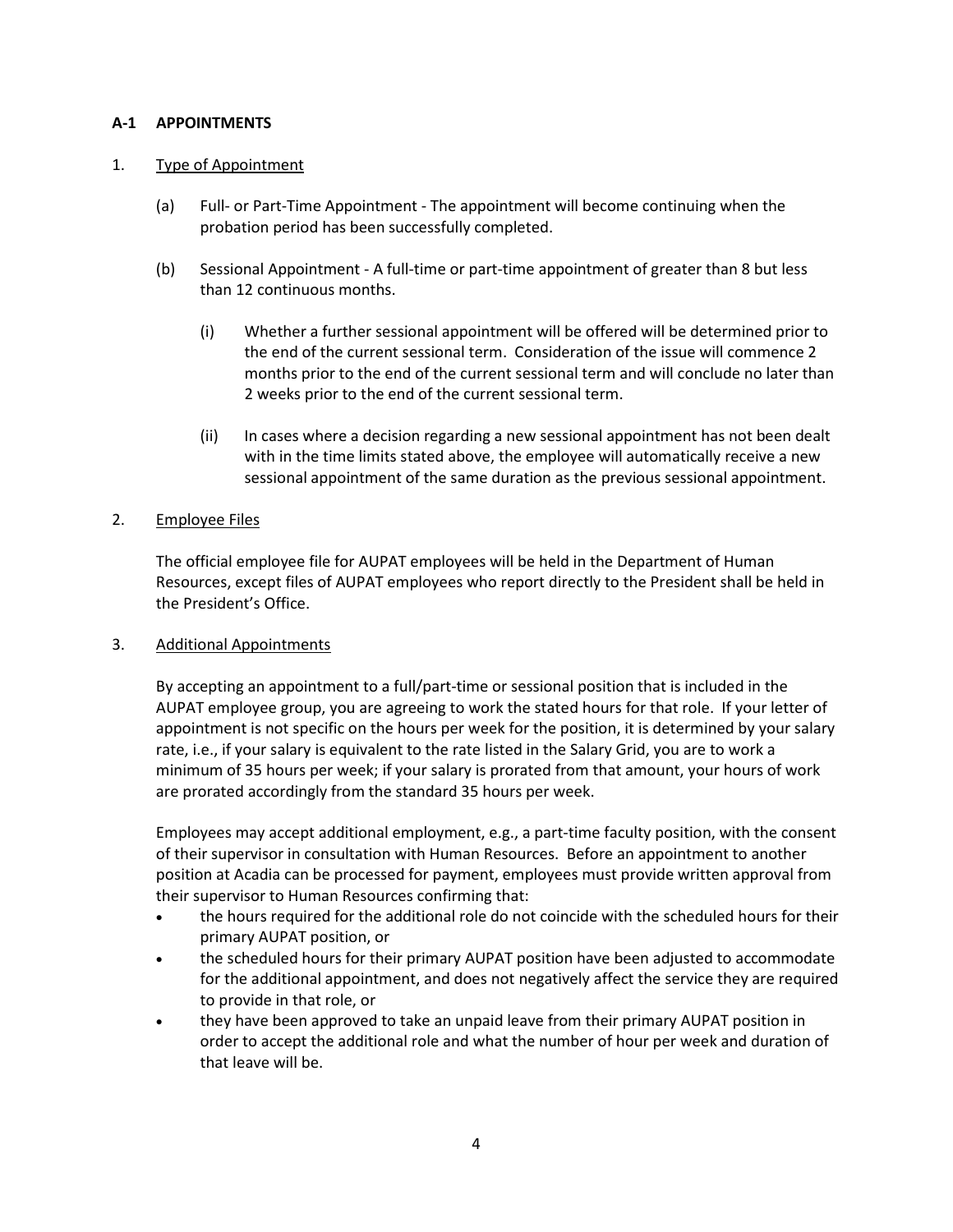#### E-1 EDUCATIONAL ASSISTANCE FOR ACADIA CREDIT COURSES

#### 1. General

This applies only to Acadia credit courses. In the application of this policy, at no time and under no circumstances will the University be responsible to pay any fees, student charges or any other costs that may be incurred by an employee or spouse/dependent of an employee that is applicable to the course being discounted. As per CRA guidelines

- The one hundred percent (100%) employee tuition discounts is not a taxable benefit to the employee as outlined in E1-2(c)
- The fifty percent (50%) dependent and/or spouse tuition discount is reported as a scholarship on the T4A to the student (dependent or spouse) as per E1-3.

The Application for Tuition Discount forms must be submitted at least one month prior to the beginning of the academic term to which the tuition discount would apply.

- 2. Benefits for Employees Taking Acadia Credit Courses
	- (a) Subject to admission requirements, this benefit is available to:
		- (i) employees who have a full-time appointment (and to those who have a part-time appointment, on a prorated basis), who were appointed at least one month before the beginning of the academic session.
		- (ii) employees who have a sessional appointment and who have completed a full-time appointment of at least 8 continuous months in the preceding academic year and have been officially notified of reappointment to another sessional appointment of at least 8 continuous months at least one month prior to the beginning of the academic session.
		- (iii) employees who have a part-time appointment, who were appointed at least one month before the beginning of the academic session, on a pro-rated basis
	- (b) The tuition discount applies to only one course during any academic session. The maximum tuition discount under this policy is 50% for each approved course application unless the application qualifies for a 100% reduction. It is preferred that the course be scheduled during non-work hours.
	- (c) A 100% discount applies either to a credit course taken at the request of the employee's Department Head/Supervisor, or on the employee's initiative and supported by the employee's Department Head/Supervisor. To be eligible for the 100% deduction, the course must be directly and demonstratively related to the applicant's current job responsibilities and therefore of benefit to the University. Class and examination times do not have to be made up if these are scheduled during work hours.
	- (d) A 50% discount applies to all other eligible credit courses not approved for a 100% discount. If the class is during work hours, the employee must have their Department Head/Supervisor's permission to take time off to attend class. Employees are expected to make up lost work time though working equivalent extra time or using personal time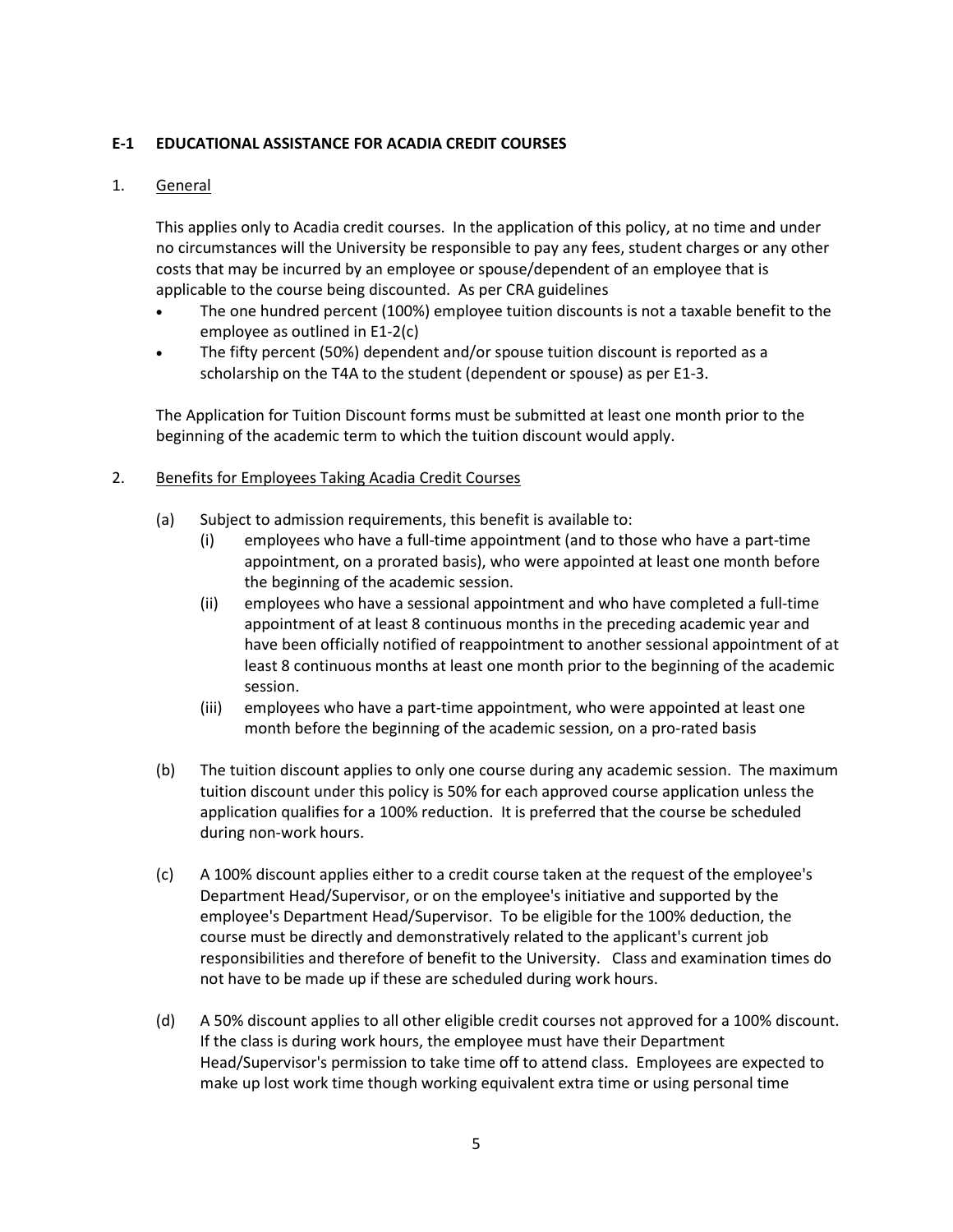credits, i.e. overtime or vacation credits. An employee need not obtain their Department Head/Supervisor's permission to take a credit course during non-working hours.

#### 3. Benefits for Family Members Taking Acadia Credit Courses

The University will credit fifty percent (50%) of tuition fees to the dependent's or spouse's student account of a full-time employee. For clarity, if a dependent's parents are both employed by Acadia University, only one fifty-percent (50%) tuition discount shall be credited per child. This benefit will be prorated for eligible part-time employees.

Subject to admission requirements, this benefit is available to:

- (a) full-time employees who were appointed at least one month before the beginning of the academic session;
- (b) full-time sessional employees who have worked a sessional term of at least eight (8) continuous months in the preceding academic year and have been appointed to another sessional term of at least eight (8) continuous months.

This benefit is applicable while the employee is actively working or on approved leave.

#### 4. Training and Development

(a) Acadia's Professional Development Program

All employees are encouraged to attend Professional Development program workshops offered by the University. It is essential that you receive permission from your Department Head/Supervisor before registering for a workshop.

In special circumstances, there may be departmental charges for workbooks or other course materials. In these circumstances, the Department Head/Supervisor will be advised prior to the workshop date.

(b) Non-Acadia Courses

Department Heads/Supervisors are responsible for allocating budget funding for employee training and development to meet departmental needs. Funds shall be based on anticipated departmental need and on discussions and agreements made during the performance review process.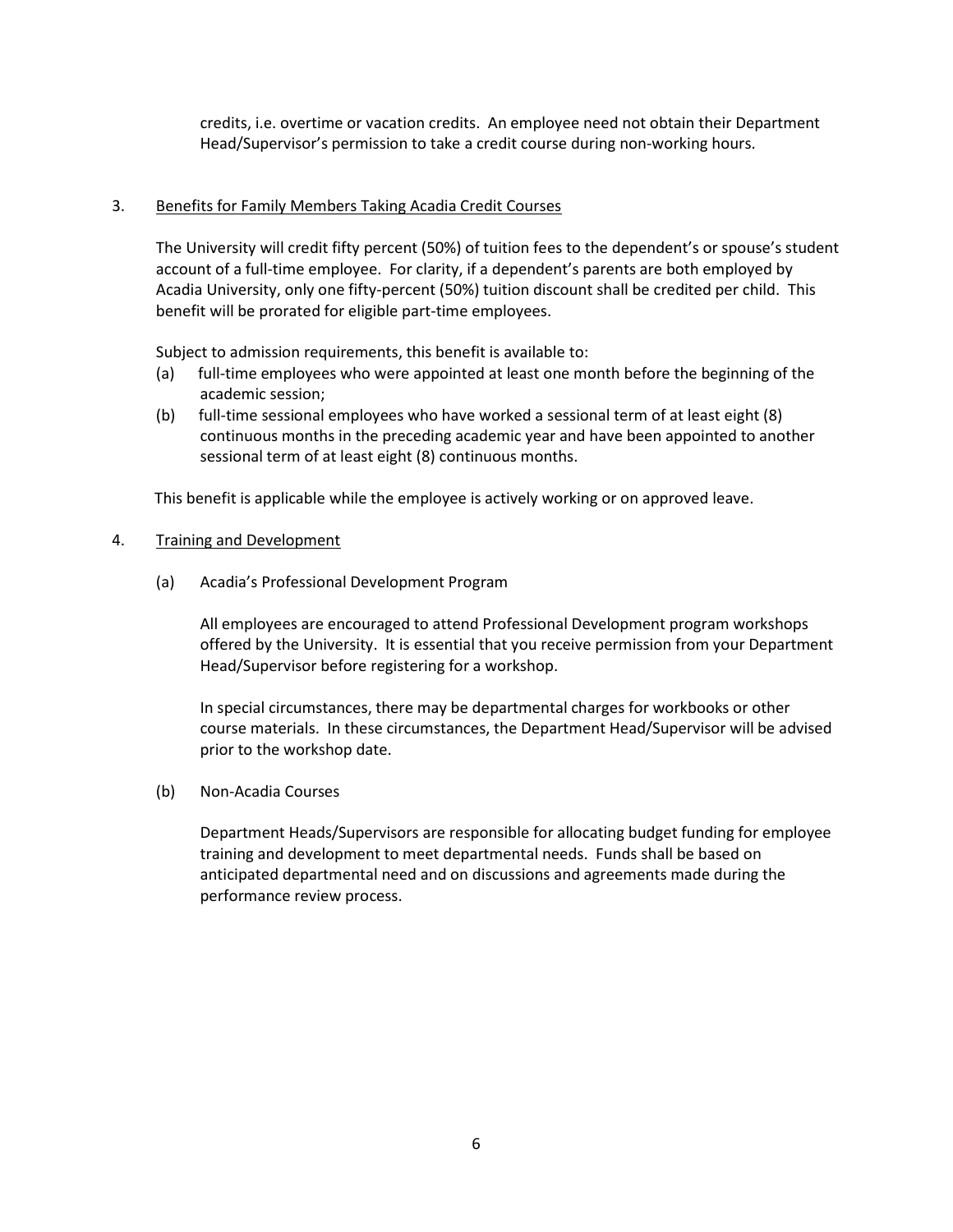#### G-1 GROUP INSURANCE AND PENSION PLAN

#### 1. Group Insurance Plans

Employees are eligible to participate in the Group Insurance Plans. Participation shall be determined by the regulations of the respective plans and the University.

The University Committee on Group Insurance shall continue to oversee all group benefits and make recommendations concerning changes in these benefits.

#### 2. Pension Plan

All full-time, part-time and sessional employees shall be eligible for and shall participate in the Public Service Superannuation Plan in accordance with the rules and regulations of that plan, as revised from time to time.

Retired employees who are in receipt of a superannuation allowance from the Public Service Superannuation Plan, and are re-employed after retirement by the University are not eligible to participate in the Public Service Superannuation Plan.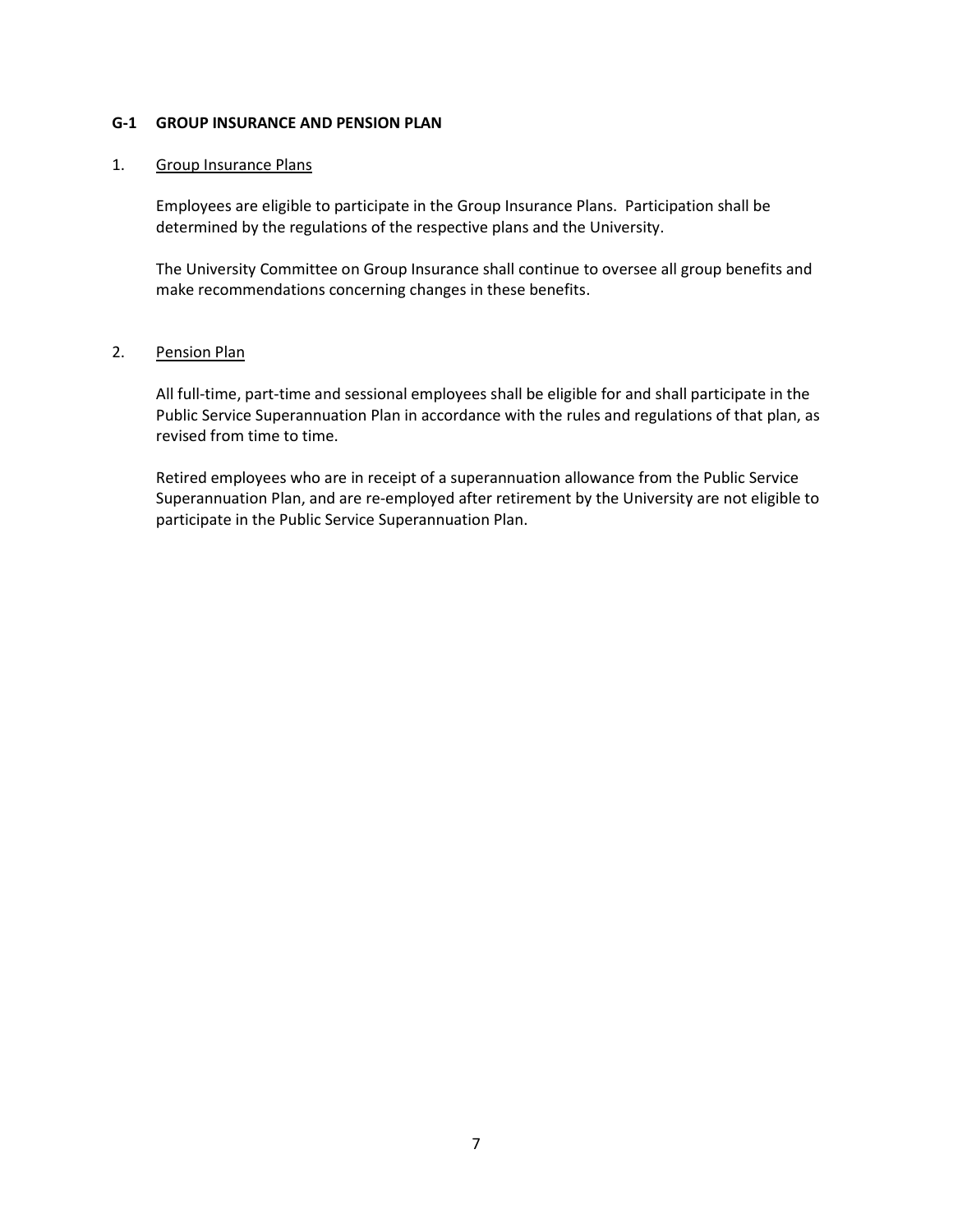#### H-1 HOLIDAYS WITH PAY

The following shall constitute paid holidays:

- New Year's Day
- Nova Scotia Heritage Day
- Good Friday
- Victoria Day
- Canada Day
- First Monday in August
- Labour Day
- Thanksgiving Day
- Remembrance Day
- Christmas Eve Day
- Christmas Day
- Boxing Day
- up to two (2) days between Christmas and New Year's, as specified by the University
- Two (2) Floating Holidays per vacation year, to be taken on a normal work day, mutually acceptable to the Department Head/Supervisor and the employee
- and any other day that may be legislated by Federal or Provincial government as a national or provincial holiday or any other day of special application observed by the entire University.

To be eligible for paid holidays, an employee must be at work or on approved leave with pay the last working day preceding the paid holiday and the first working day following the paid holiday, unless the employee is absent with Department Head/Supervisor approval and receiving full pay.

When a paid holiday falls on an employee's scheduled day of rest or vacation period, the employee shall receive pay in lieu, or time off at a time mutually acceptable to the Department Head/Supervisor and the employee. However, in all cases, compensatory time earned between March 1 and August 31, but not taken by the following February 28, shall be paid out by May 31 of the same year, and if earned between September 1 and February 29, and not taken by the following August 31, shall be paid out by November 30 of the same year.

Employees in Salary Grades  $1 - 4$  who are required to work on a holiday shall receive, in addition to the normal pay for that day, time off or pay in lieu, as determined by the Department Head/Supervisor at the time of authorization, calculated at 1.5 times the number of hours worked.

Employees in Salary Grades 5 – 9 who are required to work on a holiday shall receive, in addition to the normal pay for that day, time off calculated at 1.5 times the number of hours worked.

Sessional employees shall be entitled only to those paid holidays which occur during the employee's sessional appointment.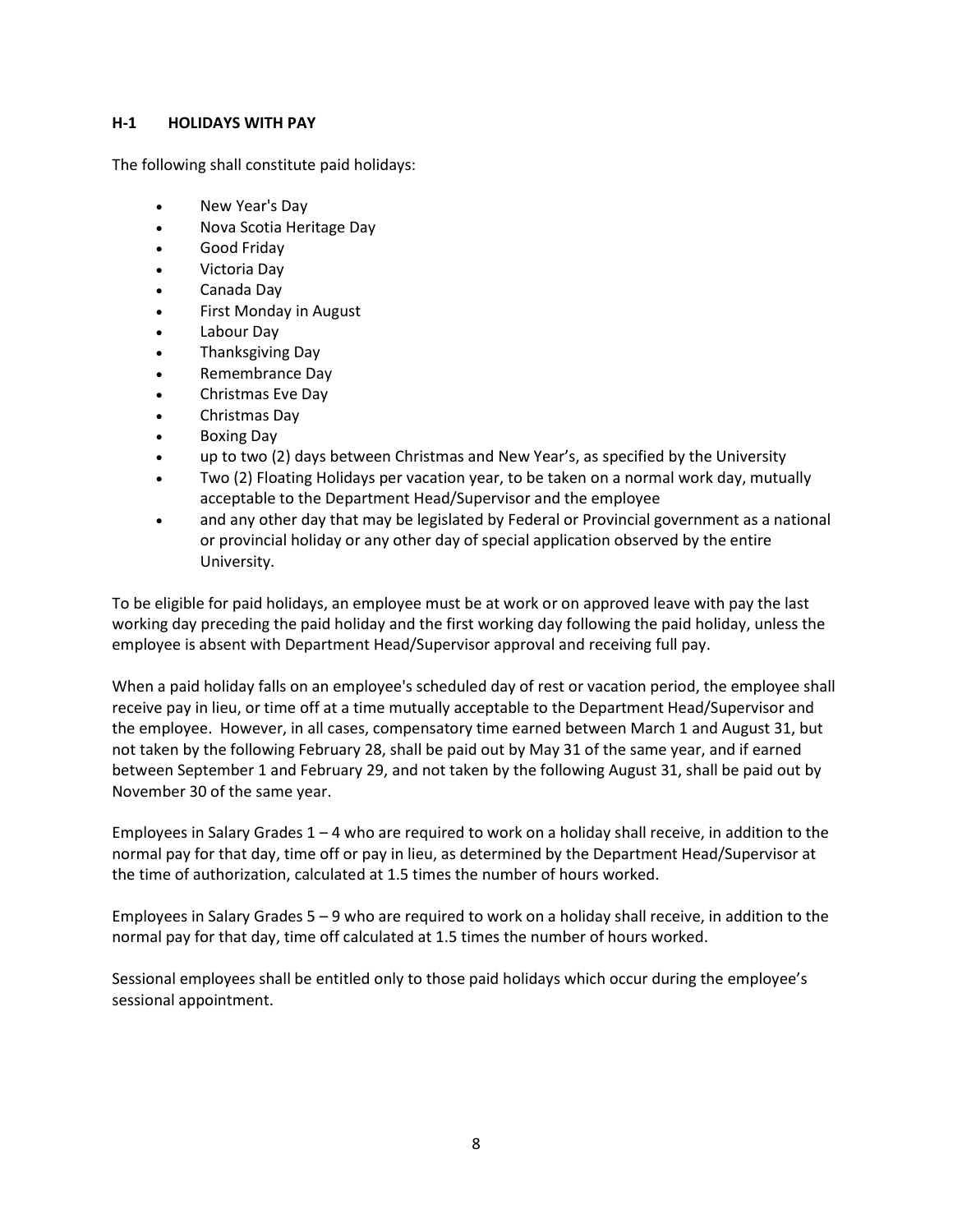#### H-2 HOURS OF WORK

#### 1. Normal Work Week

- (a) The normal work week for full-time employees shall be thirty-five (35) hours per week, unless stated otherwise in the letter of appointment. The standard work week shall be from Sunday to the following Saturday.
- (b) The work week of thirty-five (35) hours (8:30 am to 4:30 pm) shall usually be five (5) days per week between Monday and Friday inclusive with a minimum of one hour for an unpaid meal break. An employee may be scheduled by the University for a regular work week other than Monday to Friday and other than between the hours of 8:30 am and 4:30 pm.
- (c) All employees are entitled to two paid (2) fifteen (15) minute break periods each work day, normally in the middle of each half of the work period, but at a time scheduled by the Department Head/Supervisor.
- (d) It is the intention of the University that current working schedules be maintained. However, the University may reschedule work hours to meet the needs of the public and/or the efficient operation of the University.
- (e) The University recognizes that because of the nature and variable responsibilities of some positions, precise daily hours of work are difficult to maintain, and flexibility should be utilized.

#### 2. Overtime

Overtime shall mean time worked by an employee in excess of the standard work week for their position.

Overtime means work specifically approved and scheduled in advance by the appropriate Department Head/Supervisor.

(a) Salary Grades 1 - 4

Employees shall receive overtime compensation at the rate of time and one-half  $(1/2)$ . This compensation may be taken in time off or remuneration, as determined by the Department Head/Supervisor at the time the overtime is authorized, on the University approved forms.

(b) Salary Grades 5 - 9

 Employees acknowledge that their hours of work will vary and may be irregular, and will be those hours required to meet the objectives of their employment. Accordingly, they may have to work greater hours than those provided in the Labour Standards Code, if necessary, without any entitlement to overtime.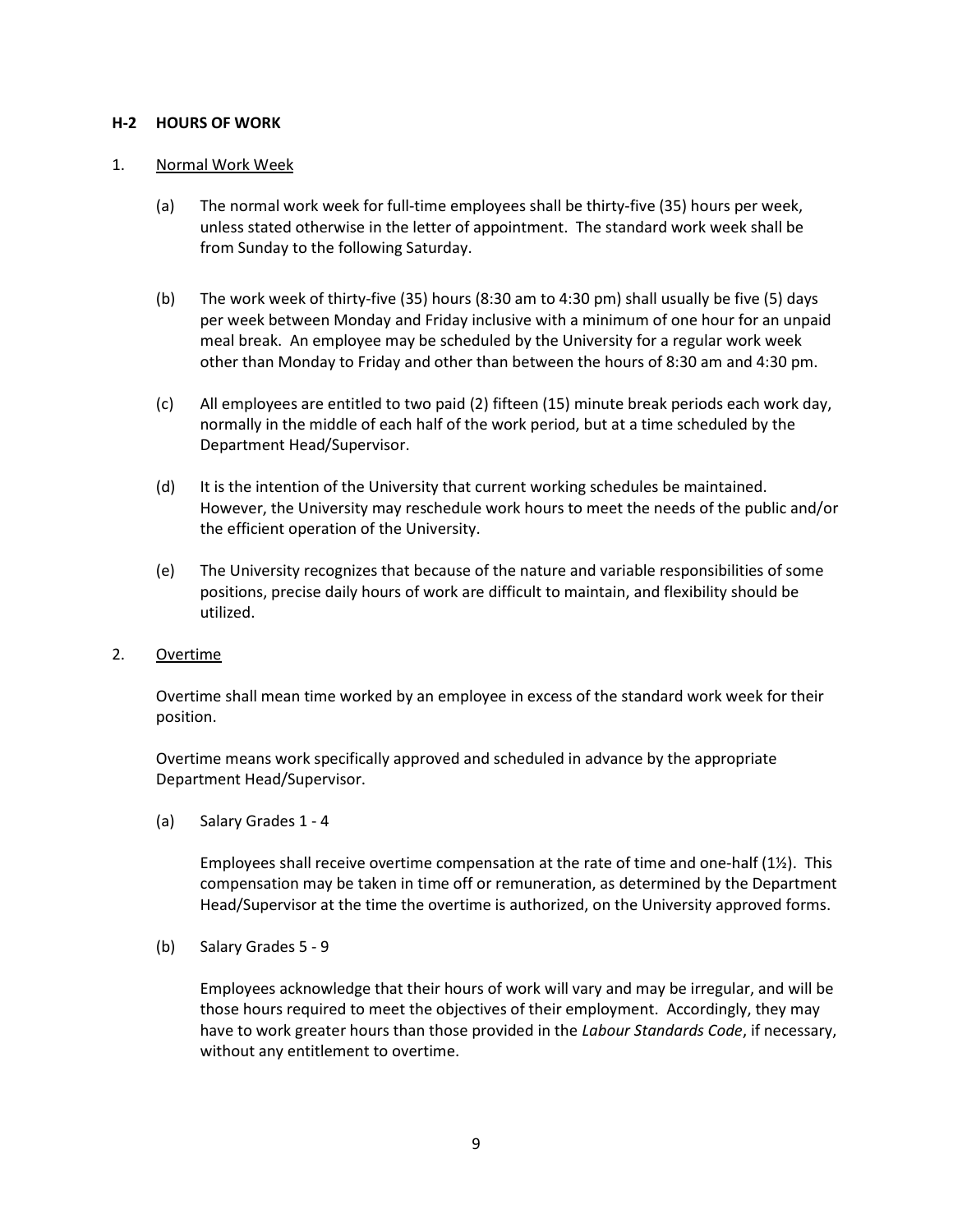#### 3. Callback

(a) Salary Grades 1 - 4

 When an employee has left her/his workplace and is called back to work by the employee's Department Head/Supervisor and reports for work and such recall has not been scheduled in advance, the employee shall be compensated at the rate of time and one-half  $(1\frac{1}{2})$  or a minimum of three hours.

If time off is granted to the employee as compensation, the time off earned during the callback shall be added to the employee's normal overtime credits. Such time off shall be taken at a time mutually acceptable to the Department Head/Supervisor and the employee.

(b) Salary Grades 5 - 9

Employees are not eligible for callback compensation.

#### 4. Overtime/Callback Payout

Any overtime or callback time earned and compensated as time off rather than pay shall be taken at a time mutually acceptable to the Department Head/Supervisor and the employee. However, in all cases, compensatory time earned between March 1 and August 31, but not taken by the following February 28, shall be paid out by May 31 of the same year, and if earned between September 1 and February 29, and not taken by the following August 31, shall be paid out by November 30 of the same year.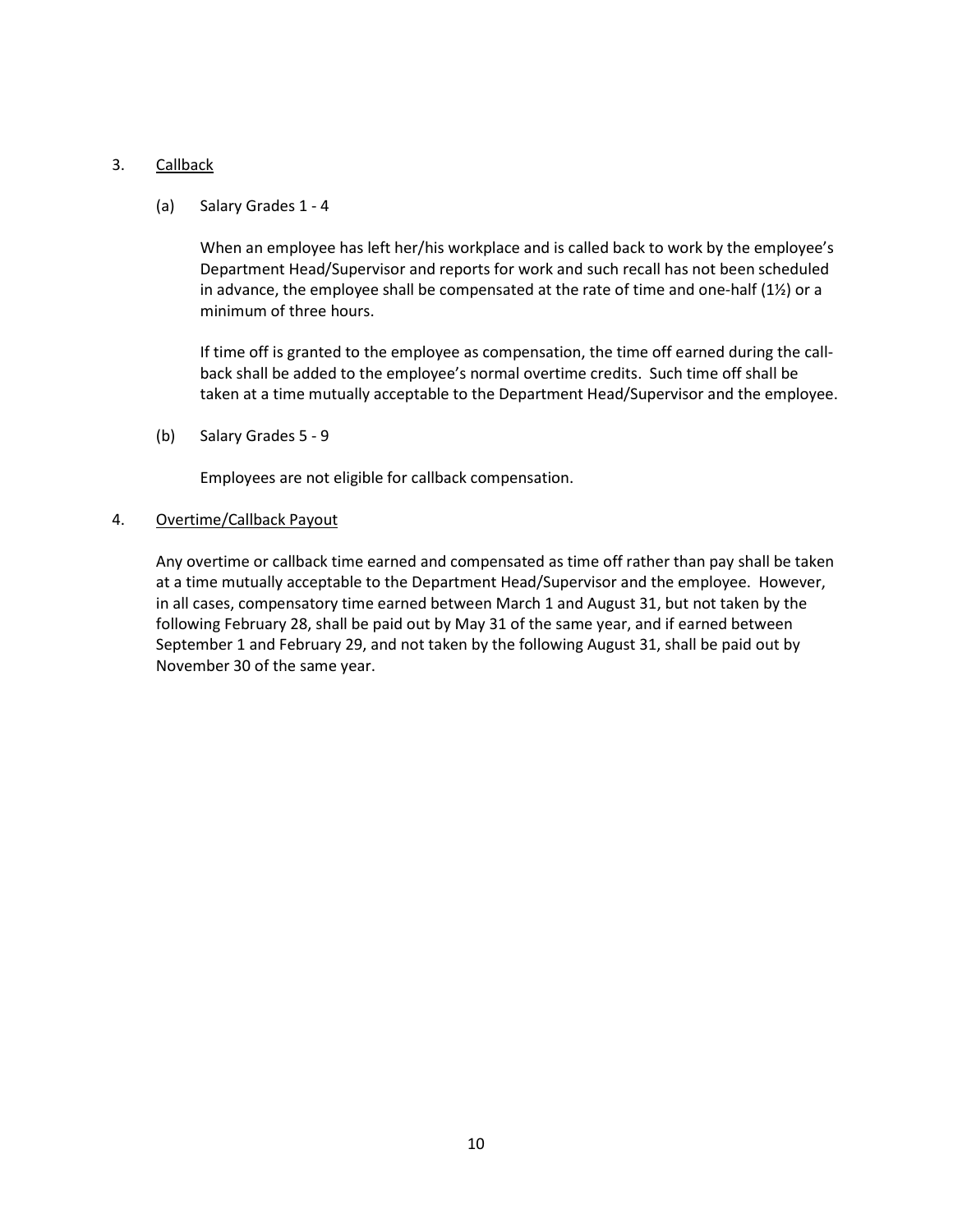#### J-1 JOB EVALUATION

1. The purpose of job evaluation is to establish relative job work rankings of positions within the AUPAT employee group, for the purpose of establishing a grade level on which salary rates and other benefits are determined. It utilizes a systemic and detailed analysis and valuation of job content – it does not measure or consider the particular qualifications or performance of the incumbent.

Systematic job analysis and evaluation is based on two premises:

- certain identifiable elements or factors are present in all jobs, but to a varying degree
- these identifiable elements or factors can be measured or evaluated.
- 2. Members of the Human Resources Department (typically 3), who have been trained in the application of the approved system, evaluate both new position descriptions and those which have been significantly modified.

#### 3. Application for Evaluation

The following documents are required to be submitted to Human Resources to initiate the evaluation process:

- completed Job Fact Sheet (incomplete forms will be returned)
- full organizational chart for the department
- a letter from the budget unit head highlighting the significant aspects of the position and, the grade level they would recommend based on other positions within the department

Where the position to be evaluated is that of a modified job description for an existing incumbent, the responsibilities of the position must reflect those duties which have been assigned to the incumbent for a minimum of six months. The position description cannot contain duties which are only anticipated to occur, or would be assigned if a higher grade level is recommended.

#### 4. Approval for Implementation of Evaluation Results

The grade level determined through the evaluation process is communicated to the budget unit head. The corresponding starting salary for a new employee, or salary increase for an existing incumbent, is to be determined in accordance with Article S-1 – Salary Administration.

Approval to advertise the new/vacant position, or to promote an existing incumbent, must be given by the Executive Committee through the Personnel Requisition process. The start date noted on the requisition form will be the effective date for any salary increase resulting from a grade level increase.

In the case of a modified job description for an existing incumbent, a letter will be sent from Human Resources to the incumbent confirming the implementation date of the new grade level and any related salary adjustment.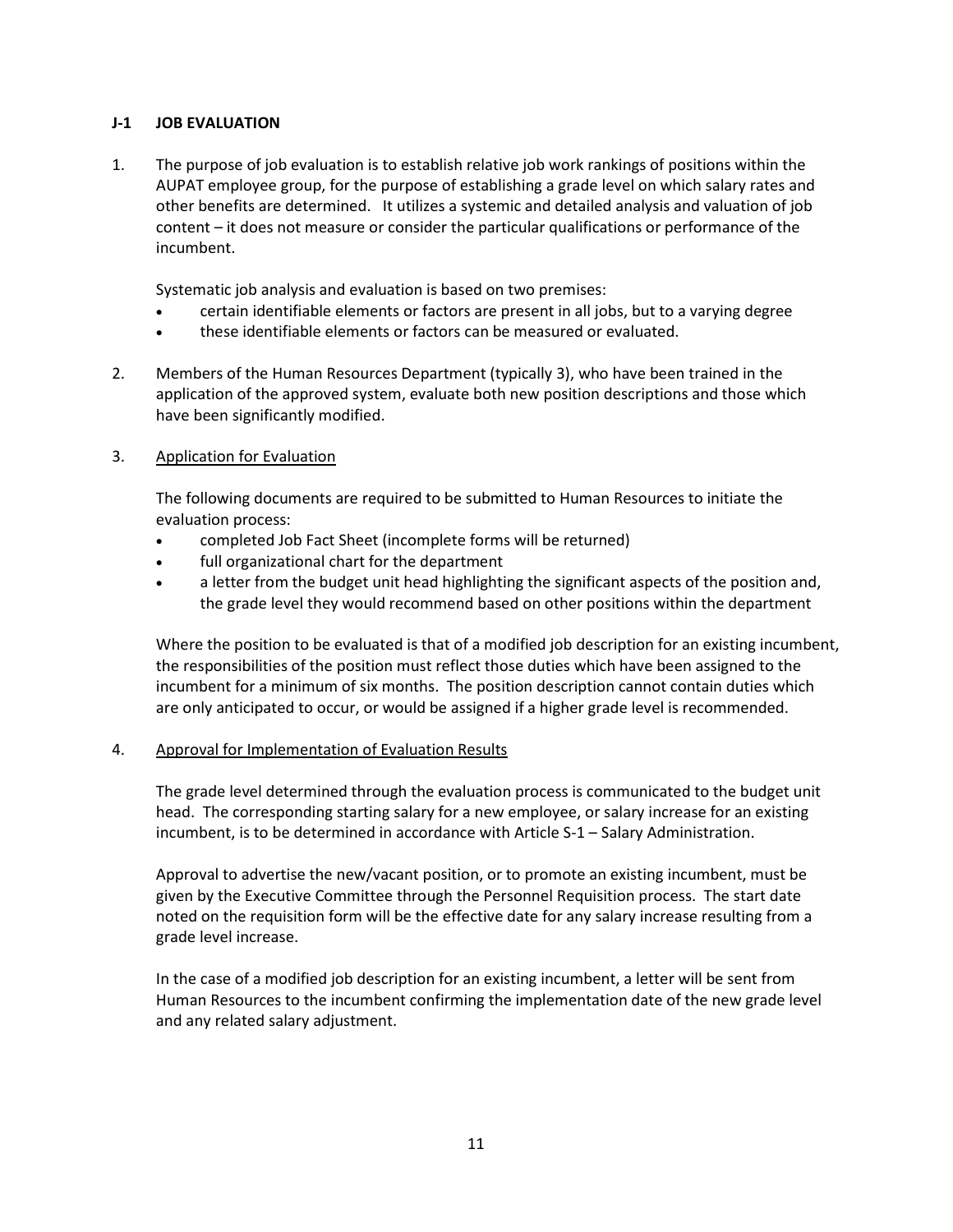#### L-1 LEAVES

When calculating entitlement to leaves, the University will consider total continuing years of service to the University in order to determine whether an employee is eligible.

#### 1. Bereavement Leave

An employee shall be entitled to Bereavement Leave with pay, for a period of up to five (5) work days, in the case of death of the employee's parent, childhood guardian, sibling, child, partner, or spouse. An employee shall be entitled to bereavement leave with pay for a period of up to three (3) work days in the case of death of the employee's grandparent, grandchild, mother/father-inlaw, daughter/son-in-law, step-mother/father, step-brother/sister, step-child, or person permanently residing in the employee's household or for whom the employee is the legal guardian.

Where the employee is required to travel outside the Province of Nova Scotia to attend the funeral of a deceased relative in the immediate family, as stated above, special leave of up to two (2) additional work days with pay may be granted.

An employee shall be entitled to leave with pay up to one (1) work day to attend the funeral of the employee's relative not stated above.

An employee shall be entitled to leave of absence with pay to attend the funeral of a deceased fellow employee to a maximum of one-half  $\mathcal{V}_2$ ) work day. Approval for this leave must be obtained from the Department Head in advance of the funeral.

Employees requesting Bereavement Leave shall discuss the amount of time off required with their Department Head/Supervisor prior to their taking leave or immediately upon returning to work from leave. The amount of leave granted shall be determined keeping the personal needs of employees in mind.

#### 2. Caregiver Leave

When the illness of a family member forces the employee to take time off, the employee may use up to a maximum of five (5) sick days in any one vacation year. This provision applies to the employee's spouse, parents, grandparents, dependent children or any other relative residing in the employee's home.

The University may, at any time, require the employee to provide satisfactory evidence of the relative's illness.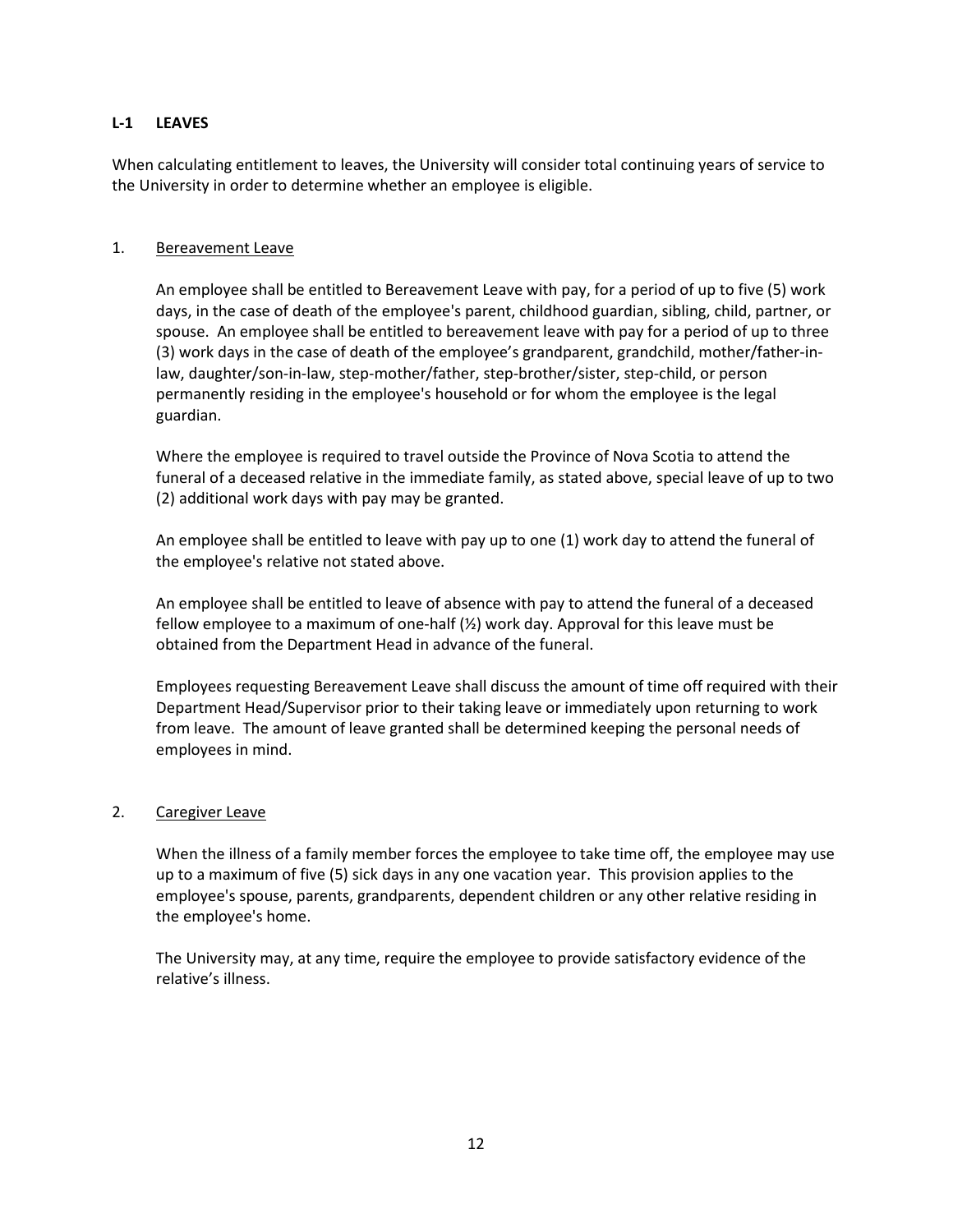#### 3. Compassionate Care Leave

- (a) An employee may apply for up to twenty-eight (28) weeks unpaid compassionate care leave to provide care to a seriously ill family member, who has a high risk of dying within twentysix (26) weeks, in accordance with the Nova Scotia Labour Standards Code.
- (b) Applications for compassionate leave must be made in writing to Human Resources, with a copy to his/her Department Head/Supervisor, two weeks prior to the beginning of the leave, if possible. The application must include a medical certificate from a qualified medical practitioner stating that the family member has a serious medical condition with a significant risk of death within twenty-six (26) weeks. If the employee cannot provide the medical certificate ahead of the leave (such as if the family member resides in another province or country), the employee may request the leave in writing, but must provide the medical certificate within fifteen (15) days of commencing the leave.
- (c) The compassionate leave will end when any of the following occurs: the family member dies, the twenty-eight (28) weeks of leave available in respect of the family member are exhausted, or the expiration of fifty-two (52) weeks following the commencement of the leave (if the leave has been scheduled to be taken on separate occasions).
- (d) When leave is granted under this article, there shall be no loss of seniority or accrued benefits earned prior to the commencement of the leave. The employee will be required to follow the regulations of the Acadia Group Insurance Plans, with respect to participation in the plans and premium payments.
- (e) An employee returning to work from compassionate leave shall resume the position s/he held prior to the commencement of the leave. Pay will be at the normally assigned rate for the position.

#### 4. Emergency Leave

Except as otherwise provided, nothing in these terms of employment shall restrict the right of the University, on the recommendation of the Department Head/ Supervisor, and with the approval of Human Resources, to authorize leaves of absence with or without pay for emergencies or unusual circumstances. The Emergency should be of a serious nature such as a flood or fire in the home, or serious illness of a family member, and shall not normally exceed 5 working days.

#### 5. Family Leave

Family leave is a combination of maternity and parental leave. The maximum combined maternity and parental leave to which an employee is entitled is 52 weeks. Eligible full-time employees shall be granted such leave in accordance with the following provisions.

The amount of leave and supplementary benefits available remain the same if the employee gives birth to more than one child at the same time.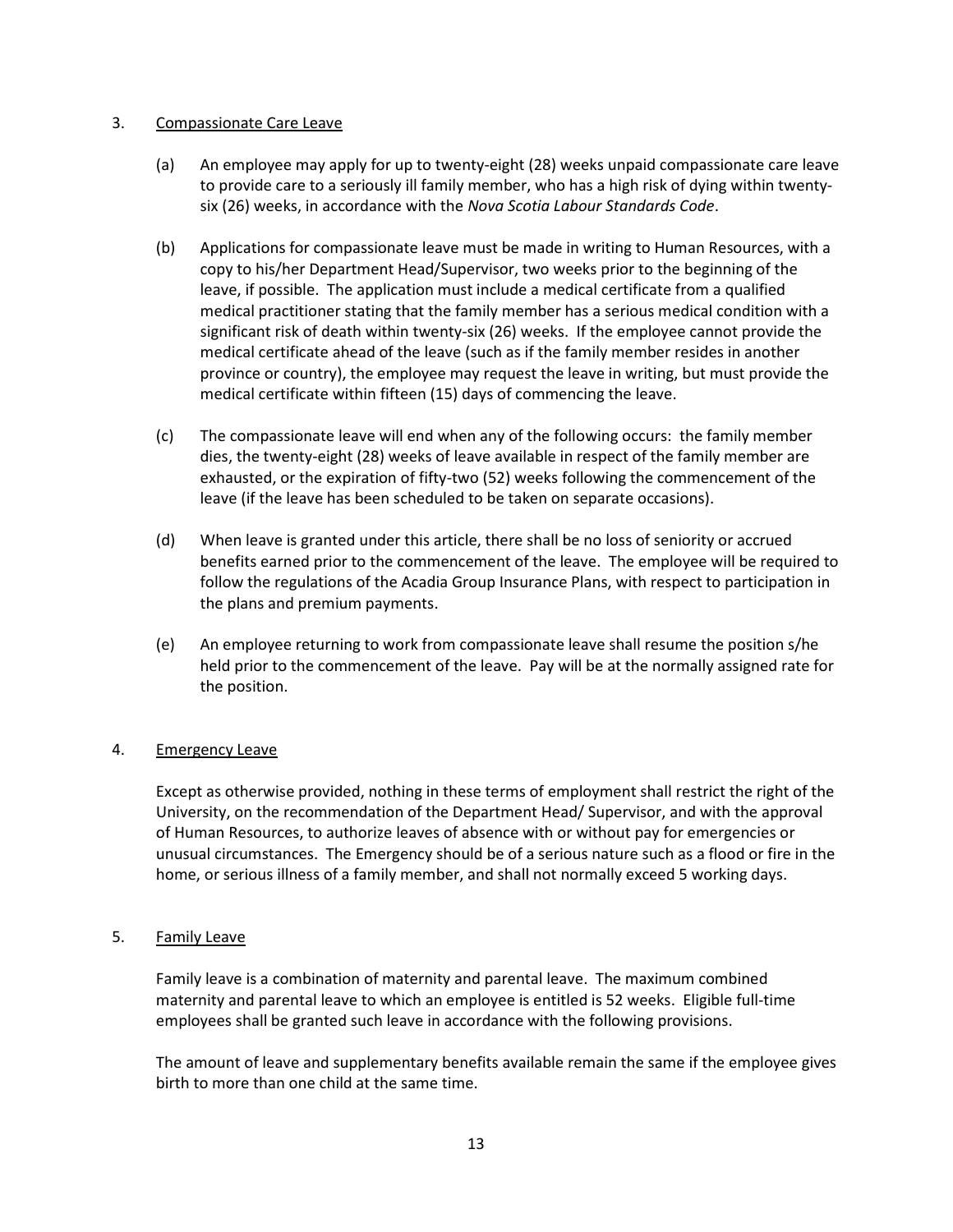#### (a) Maternity Leave

Maternity leave is available to the birth mother or surrogate mother for a maximum of seventeen (17) weeks. The maternity leave may begin up to 8 weeks prior to the expected date of delivery, or at the week she gives birth. In cases where complications arise from pregnancy, she shall be entitled to sick leave, prior to the date of delivery, as provided under these Terms of Employment.

If the pregnancy should terminate within the first nineteen (19) weeks of pregnancy, the employee would be eligible for sick leave, as recommended by her physician; however, should the pregnancy terminate in the twentieth  $(20<sup>th</sup>)$  week or later, the employee may apply for maternity leave.

Maternity leave shall end not sooner than one (1) week after the date of delivery, and not later than seventeen (17) weeks after the leave began.

If the newborn child is hospitalized, then the 17-week limit can be extended for every week the child is hospitalized up to fifty-two (52) weeks following the week of the child's birth.

An employee requesting maternity leave:

- (i) shall notify her Department Head/Supervisor at least ten (10) weeks in advance of the expected due date that she is pregnant and specifying the anticipated date of delivery.
- (ii) Shall notify her Department Head/Supervisor at least four (4) weeks in advance of the date she will begin her maternity leave and the date she will return to work. These dates can be amended with four (4) weeks' notice to the Department Head/Supervisor.
- (b) Parental Leave

Parental leave is available to the biological or adoptive parents while caring for a newborn or an adopted child for a maximum of thirty-five (35) weeks.

Parental benefits can be claimed by one parent, or shared between the two partners, but will not exceed a combined maximum of thirty-five (35) weeks.

Parental leave for biological parents and their partners is available from the child's birth date, and for adoptive parents and their partners, from the date the child is placed in their care. Parental leave is only available within the fifty-two (52) weeks following the child's birth, or for adoptive parents, within the 52 weeks from the date the child is placed in their care.

If the newborn or newly adopted child is hospitalized, the employee may apply for parental benefits immediately following the child's birth/placement, or when s/he comes home from the hospital. In either case, the employee is entitled to a maximum of thirty-five (35) weeks of parental leave. Each week the child is hospitalized extend the period in which the leave can be claimed, up to a maximum of one hundred and four (104) weeks.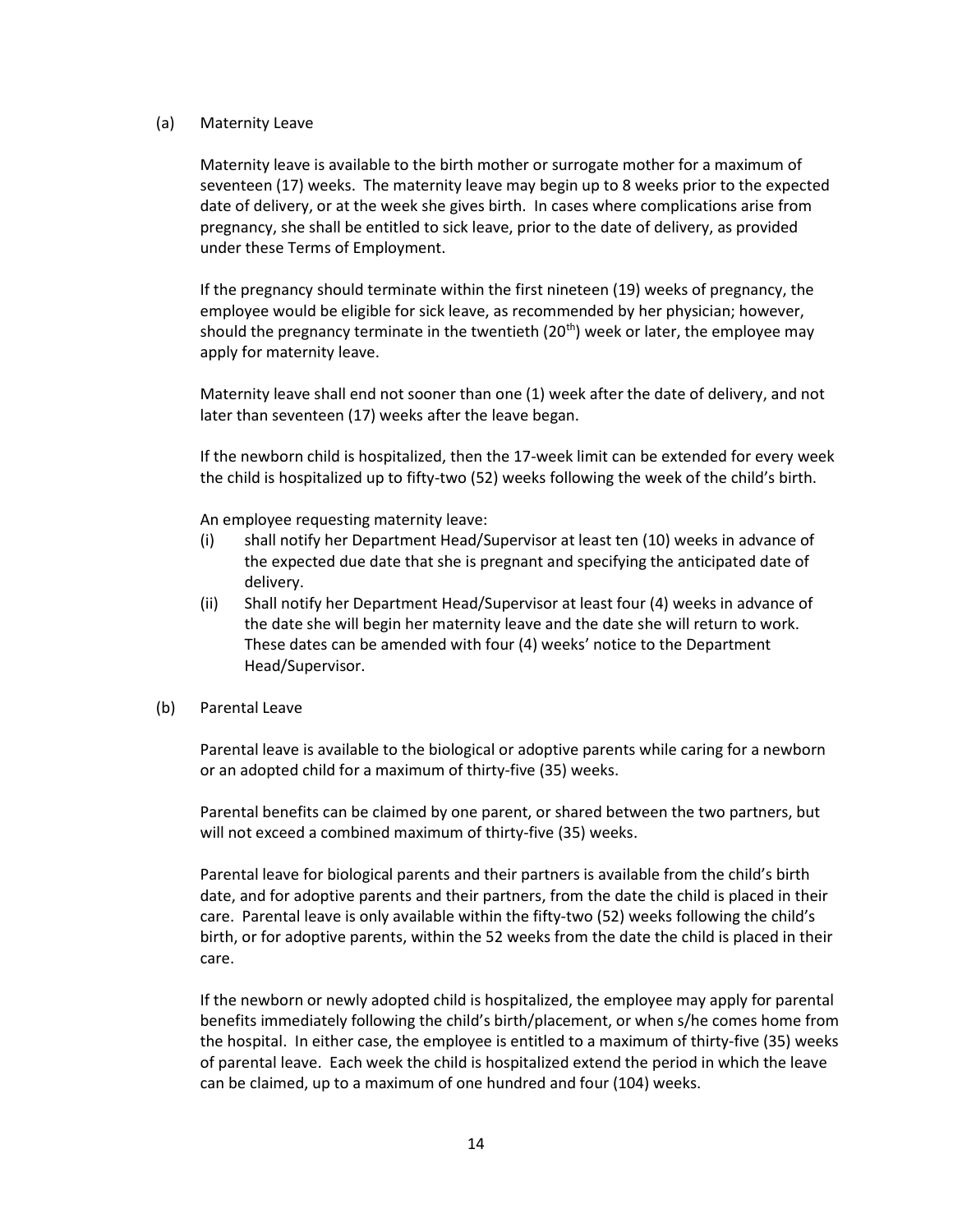The employee shall give four (4) weeks advance notice to their Department Head/Supervisor of the date the leave will begin and four (4) weeks' notice of the date of the return to work.

(c) Appropriate Documentation

A signed note from the employee's physician stating the expected date of delivery is required when applying for maternity and/or parental leave.

In the case of adoption, a signed statement from the adoption authority stating the date of the child's placement is required when applying for parental leave.

If the commencement of either leave is delayed due to hospitalization of the newborn or newly adopted child, signed documentation must be provided of the child's hospitalization.

(d) Supplementary Family Leave Benefit

To qualify for this benefit, the employee must be eligible for maternity/parental benefits under the Employment Insurance Act.

The supplementary benefit payable by the University for an approved Family Leave is an amount which combined with the Employment Insurance Benefit will be equal to one hundred percent (100%) of the employee's gross salary at the commencement of the leave, less mandatory deductions. The eligible Employee is entitled to a family leave benefit, payable for a maximum period of twenty-five (25) weeks. If both parents are employed at Acadia University, either one parent may take the benefit paid period, or it can be split between the two parents.

An employee planning a Family Leave will cooperate with the Human Resources Department as necessary with respect to the benefits, pensions and administrative mechanisms of the leave. Both the University and the Employee shall maintain their respective contributions to the Group Insurance Program and Pension Plan during the family leave.

(c) Paternity Leave

On the occasion of the birth of his child, a male employee shall be granted up to two (2) days special leave with pay during the confinement of the child's mother, or immediately following the release of the mother from hospital. This leave may be divided into two periods and granted on separate days.

This leave shall also be granted if a child of five (5) years of age or younger is adopted.

#### 6. Jury Duty or Witness Leave

The University shall grant leave of absence with pay to employees called for jury duty or subpoenaed court witness duty. Where the attendance at court is a result of a personal situation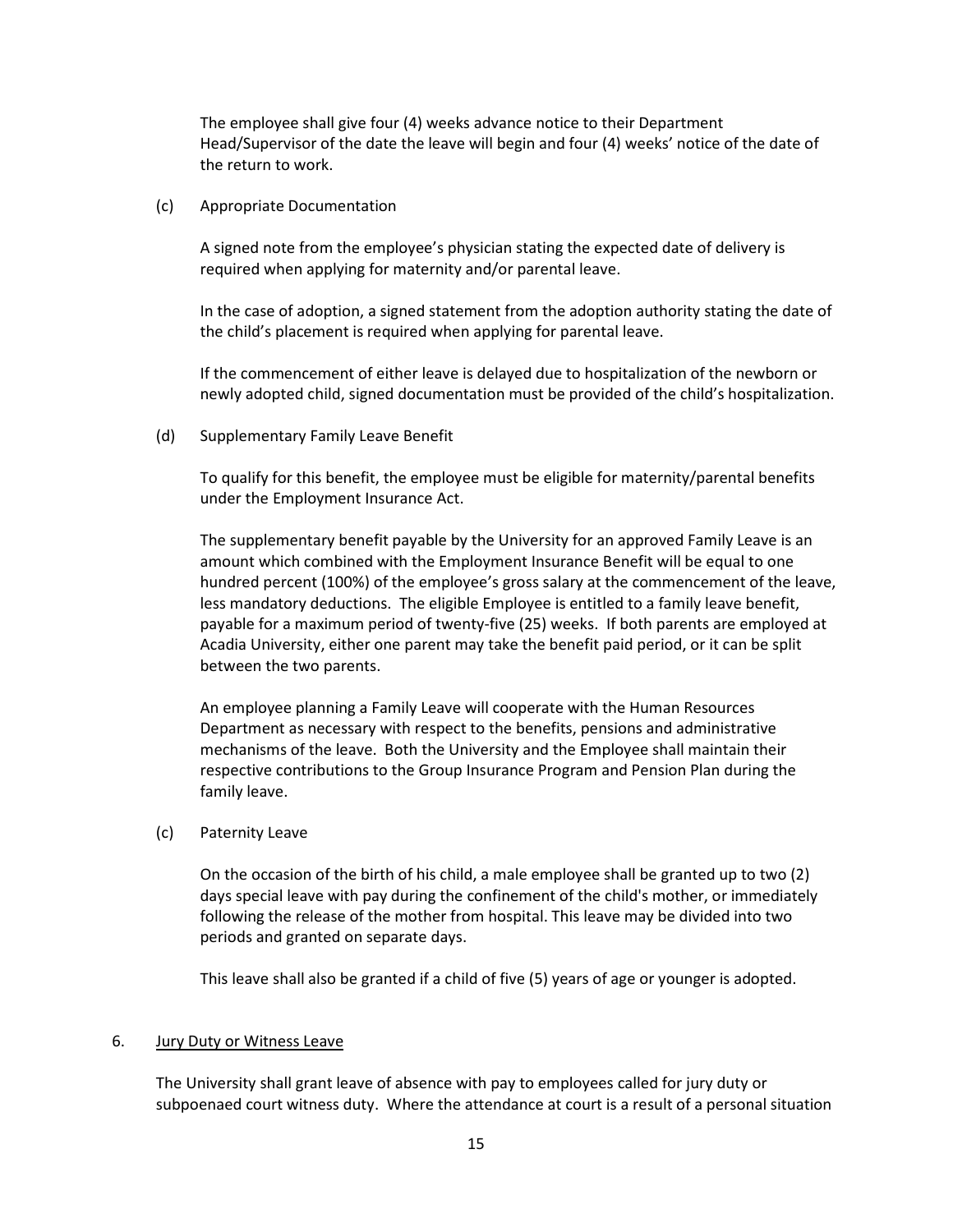or action (e.g., accident or divorce) employees are expected to use their personal time (overtime or vacation), take a leave without pay, or make up the time away from work.

Employees shall return payment received for services in court to the University, less costs for traveling and meals.

The employee, upon being served a subpoena or summons to be a witness or who is required to serve as a juror, shall advise the Department Head/Supervisor immediately. The employee shall provide the document, requiring the employee to serve, to the Department Head/Supervisor.

#### 7. Leaves of Absence Without Pay

Leaves of absence without pay for a period of up to but not exceeding twelve (12) consecutive months may be granted to an employee with three (3) years' service or more.

The employee shall submit a written request for leave to their Department Head/Supervisor stating the purpose and dates of the requested leave.

The leave may be granted if the Department Head/Supervisor is in agreement with the request and if suitable staffing arrangements can be made. The employee shall return to that position held at the commencement of the leave unless the original position has been eliminated. The University will endeavor to reassign the employee to a suitable position if a vacancy exists. Pay will be at the normal assigned rate for that position.

An employee may not be granted a further leave of absence without pay until at least six (6) additional years of services have accumulated from the conclusion of the previous leave.

#### 8. Political Leave

The University recognizes the right of every citizen to enter political life if so desired. However, proper regard must be paid to the administrative, technical and service needs of the University. Leave of absence without pay for up to two (2) months will be granted to an employee seeking election to public office in the Parliament of Canada or Nova Scotia Legislature.

In the event of the candidate being elected to the Parliament of Canada or Legislative Assembly of Nova Scotia, the employee will be granted a leave of absence without pay for the term for which the employee has been elected. At the end of this time, if the employee contests a second election, the employee will be deemed to have resigned. If the employee does not wish to stand again, the employee will be entitled to resume their employment with the University, but there is no guarantee of reinstatement in their former position and salary.

#### 9. Professional Leave

Professional leave is intended to provide an opportunity for administrative staff to leave their workplace and immerse themselves in a program of research or study. Staff members are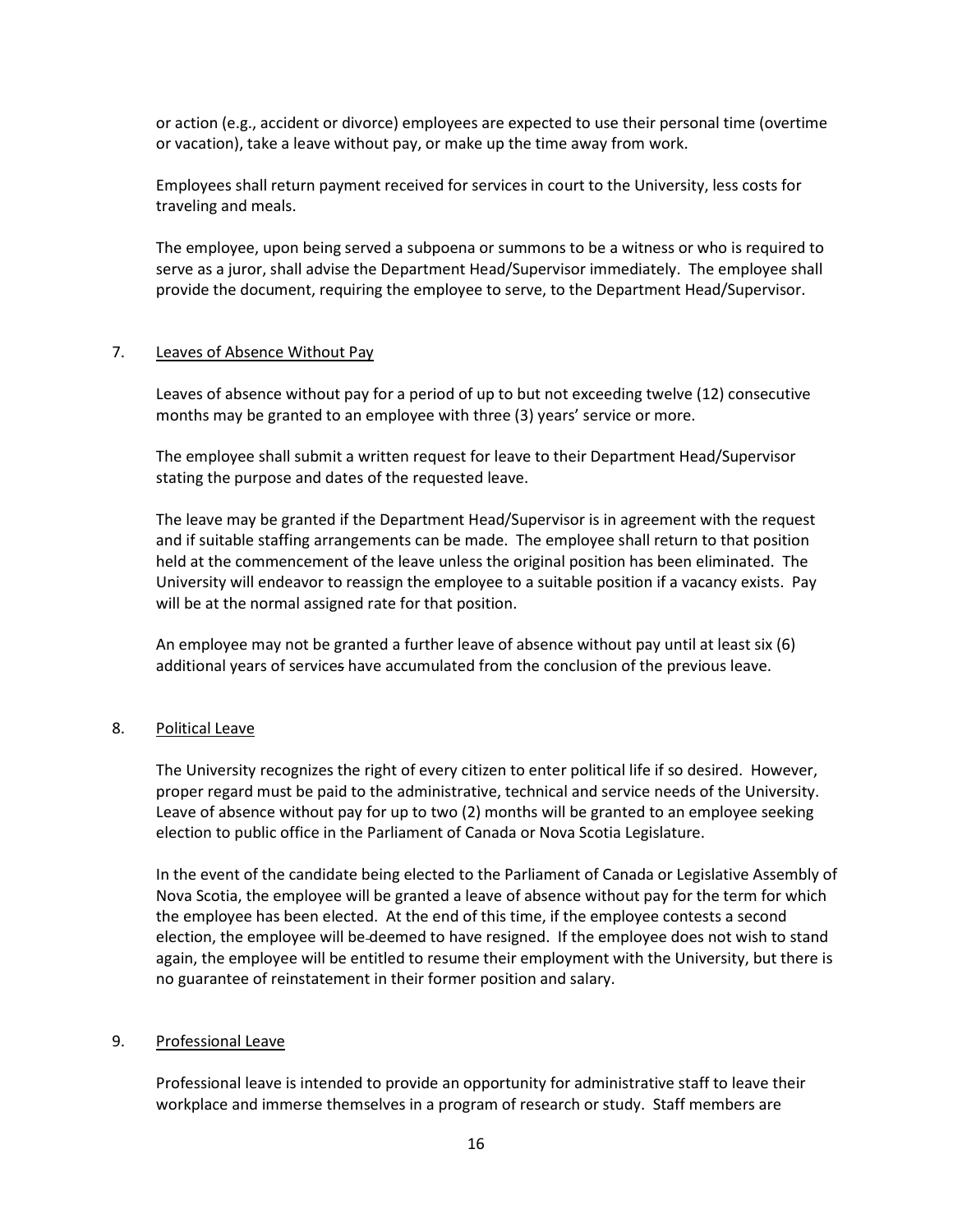expected to return to Acadia better trained and/or prepared to administer their area of responsibility, thus providing an improved service to the University community.

In the sixth year of continuous employment and subsequent years, an employee is eligible to apply for professional leave. Normally, a staff member would be required to serve an additional six years after returning from leave before being considered for a further professional leave. Sessional employees are not normally eligible for professional leave.

A professional leave may be for any period up to twelve (12) months for employees in salary grades  $7 - 9$  and up to four (4) months for an employee in salary grades  $5 - 6$ . There is no professional leave applicable to salary grades 1 – 4.

The salary scale for leave shall be determined by the Professional Leave Committee and fall within a range of 80% – 100% of base salary.

Group Insurance benefits shall be provided during the leave period. Other legitimate expenses associated with the leave may be considered.

Applications for professional leave outlining the program of development, and its benefits to Acadia, should be submitted to the appropriate Senior Administrator at least six months prior to the requested date for commencement of the leave.

There shall be Professional Leave Committee. This Committee shall review then approve or reject the applications of all staff applying for leave. In addition, the Committee shall also set the terms under which the leave will be granted. The Committee shall be comprised of the members of the Executive Committee, with the President as chair.

Recipients of a Professional Leave, are required to return to the University for a minimum of twice the leave period approved and to submit a written report of the leave activity. However, if the recipient leaves prior to the required period, they must reimburse salary and other costs paid to them by the University during the leave, on a pro-rated basis.

The recipients of professional leave may, if the circumstances warrant, be released from their obligation to return to the University provided they reimburse the University for all funds expended on their behalf during the leave, unless forgiven by the University. The Leave Committee, at its discretion, may release employees approved for professional leave, of any or all financial and employment obligations under this provision.

#### 10. Renewal Leave

Employees in salary grades 5 – 9 shall be eligible for 20 days of paid leave on the July 1 following six full years of continuous service, to be taken at a time mutually agreeable to both the employee and his/her Department Head/Supervisor. Eligibility for subsequent renewal leaves will follow every sixth year from the first year of eligibility.

Those who become eligible for a renewal leave through either a reclassification of their existing position (from a classification level not eligible for this leave), or transfer to a new position, at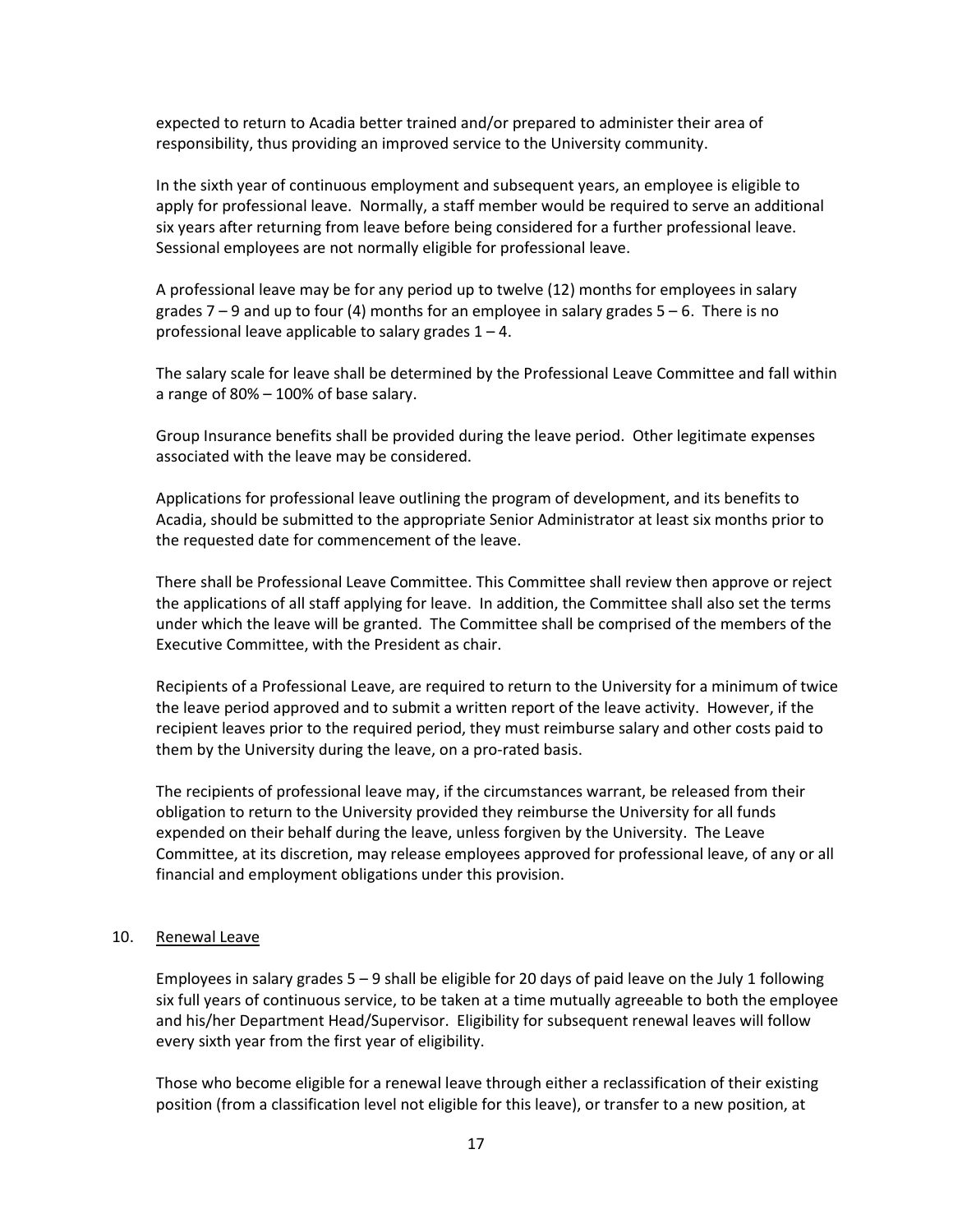grades 5 – 9 shall be eligible for their first renewal leave on the July 1 following six full years of service from the date of their reclassification/transfer and every sixth year thereafter.

The leave may be taken in single days or full weeks. Employees have 6 years from the date of eligibility to take their renewal leave; however, no more than 10 working days may be used in any one vacation year. Any unused portion of this leave remaining on the June 30 six years following the date of eligibility will be lost.

An employee who is eligible for renewal leave will be required to use all vacation carry forward from the previous year before the use of Renewal Leave shall be approved. Renewal Leave will be used only after an employee's vacation carryover has been exhausted in any vacation year.

Renewal leave is not a benefit that is accrued annually. Anyone who ceases to be employed prior to the eligibility date for their next renewal leave will not be credited with any portion of their next leave, nor will they be paid out for any portion of their previous renewal leave that has not yet been taken in time off.

#### 11. Sick Leave

Sick leave is defined as the period of time an employee is absent from work by virtue of being sick or injured or quarantined as a result of being exposed to a contagious disease.

Employees will be advanced 21 days of sick leave upon appointment (pro-rated for those who work less than a full-time schedule).

Beginning the month following the first anniversary of appointment, employees shall be entitled to sick leave at full salary for any period of up to six (6) months, after which the employee may be eligible to apply for Long Term Disability Insurance. Any sick leave balance remaining from that which was advanced upon appointment will be replaced by this six month leave, and shall not be paid out.

Records of sick leave used for all AUPAT members shall be maintained by the Human Resources Department in conformity with the procedures determined by the Executive Committee.

Absences of more than 5 days must be substantiated by medical evidence to the satisfaction of the University. The University may at any time require the employee to provide an "Attending Physician's Statement of Illness or Disability" report (available from Human Resources) to be completed by the attending physician and/or a physician chosen by the University. Lengthy absences are managed in conjunction with the University's Group Insurance carriers.

Employees are encouraged to schedule personal dental or medical appointments outside normal working hours. For infrequent appointments with a dentist of physician of short duration (less than 3½ hours) the Employee is permitted to take this time off without loss of pay or the need to make up this time. Medical or dental appointments requiring half a day or more are to be charged to the Employee's sick leave credit accumulation if available, or if an Employee and Department Head/Supervisor are agreeable, time off may be made up rather than charged to sick leave.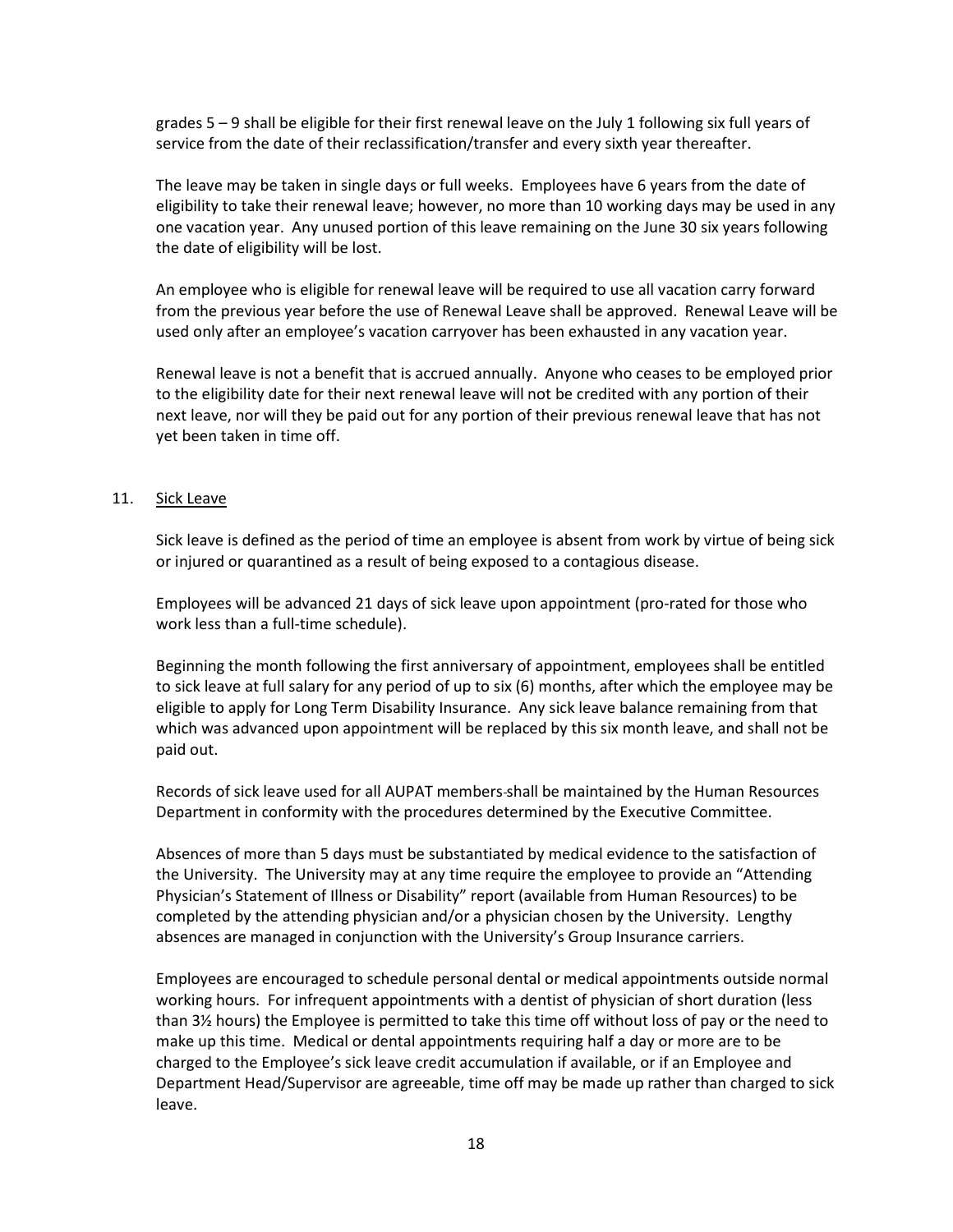#### 12. Other Leaves

- (a) Except as otherwise provided, nothing in these Terms of Employment shall restrict the right of the University, through the Department Head/Supervisor and the Department of Human Resources, to authorize leaves of absence with or without pay for emergencies or unusual circumstances.
- (b) Employees who volunteer as fire fighters or search and rescue workers and who respond to an emergency situation summons during regular working hours will be granted leave with pay.
- (c) Each vacation year, the University will grant Employees with a maximum of two (2) paid days for circumstances beyond the Employees control, such as; a police advisory for the public to stay off the roads due to inclement weather conditions, motor vehicle breakdown, school closure where the Employee has elementary school age children.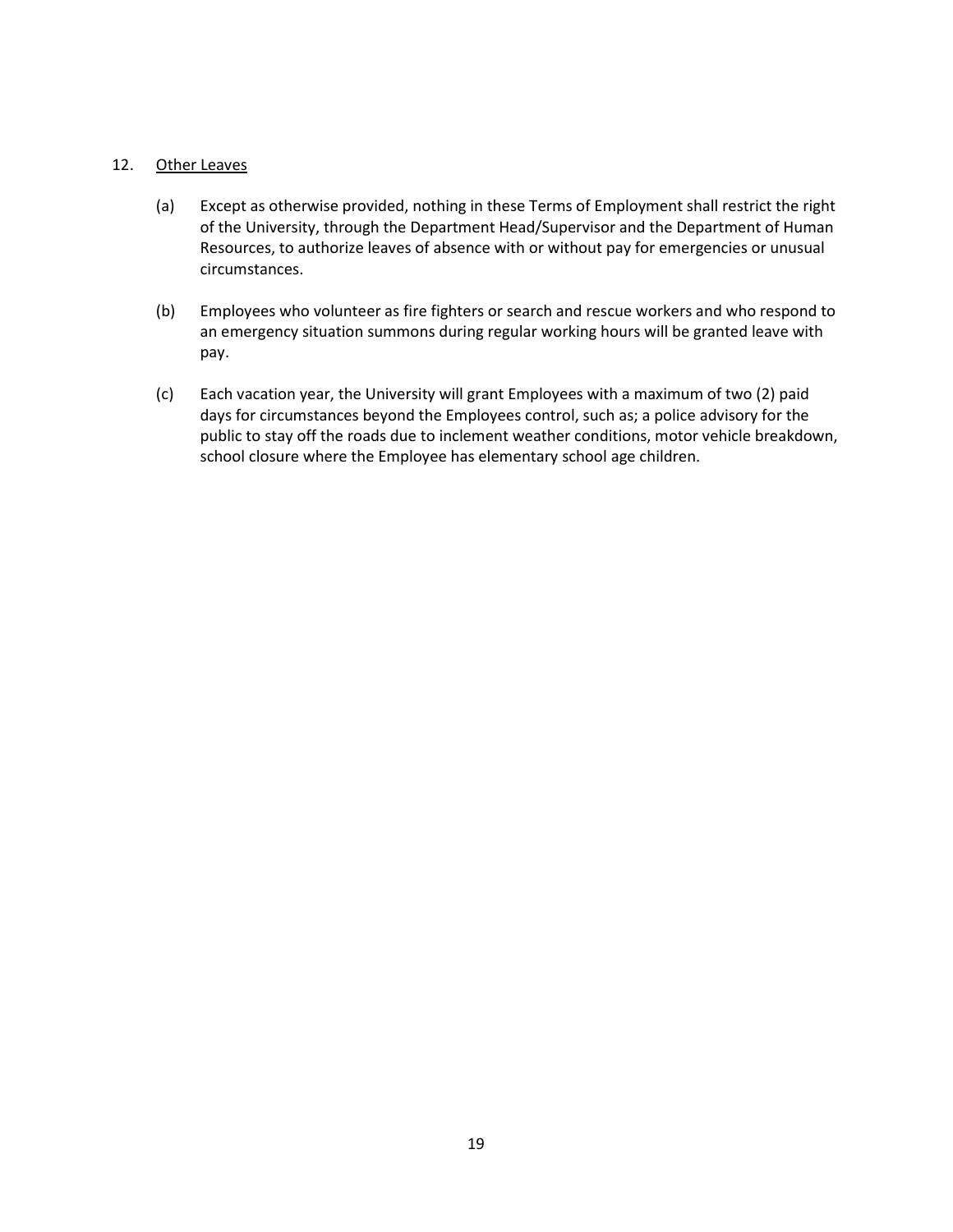#### L-2 LIAISON COMMITTEE

The function of the AUPAT Liaison Committee is to foster effective communication between the employees in the AUPAT Group and the University's Senior Administrators and to promote harmonious relationships by discussing areas of mutual interest and concern. The Committee may be asked by the Senior Administrators to assist in the selection of employee representatives on various committees, e.g., Pension Committee, Group Insurance Committee, and Health & Safety Committee.

The Committee will consist of five members with one representative from each of the following salary grade groupings: 1 & 2, 3 & 4, 5 & 6, and 7, 8 & 9, and a member-at-large, appointed by the President. Human Resources management staff will aid the Committee as a resource, attending such meetings as deemed appropriate.

Meetings may be called by the Liaison Committee or the Senior Administrators.

The Committee may discuss policy interpretation or administration and any item relating to working conditions. The Committee may offer recommendations for policy change or new policy implementation.

Funds for photocopying, circulating minutes and newsletters, etc., will be provided by the Department of Human Resources.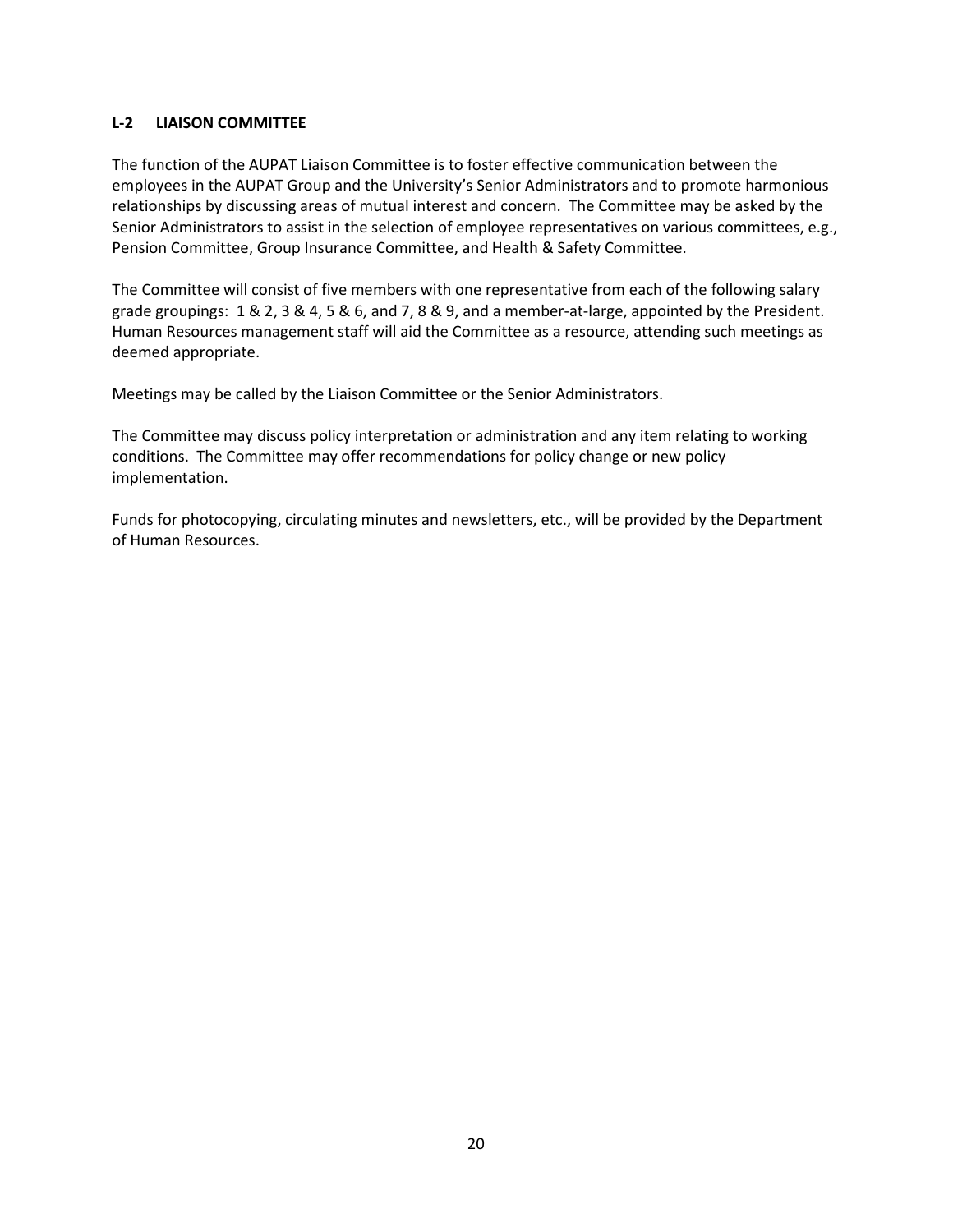#### M-1 MOVING ALLOWANCES

The conditions upon which a moving and travel allowance is granted are determined by the Board and at its discretion may be changed from time to time. Applications from new appointees for such an allowance shall be dealt with under the terms of the appropriate University administrative procedure in effect at the time of appointment.

#### 1. Salary Grades  $1 - 4$

New employees are not eligible to receive allowances toward their moving expenses.

#### 2. Salary Grades  $5 - 9$

 Employees may be eligible for a reimbursement of their relocation expenses, in accordance with University policy and as approved by their Department Head/Supervisor and Human Resources at the time of appointment, up to the equivalent of:

- 1 month's salary if moving from within Nova Scotia
- 1.25 months' salary if moving from outside Nova Scotia but within the Maritime Provinces
- 1.5 months' salary if moving from outside the Maritime Provinces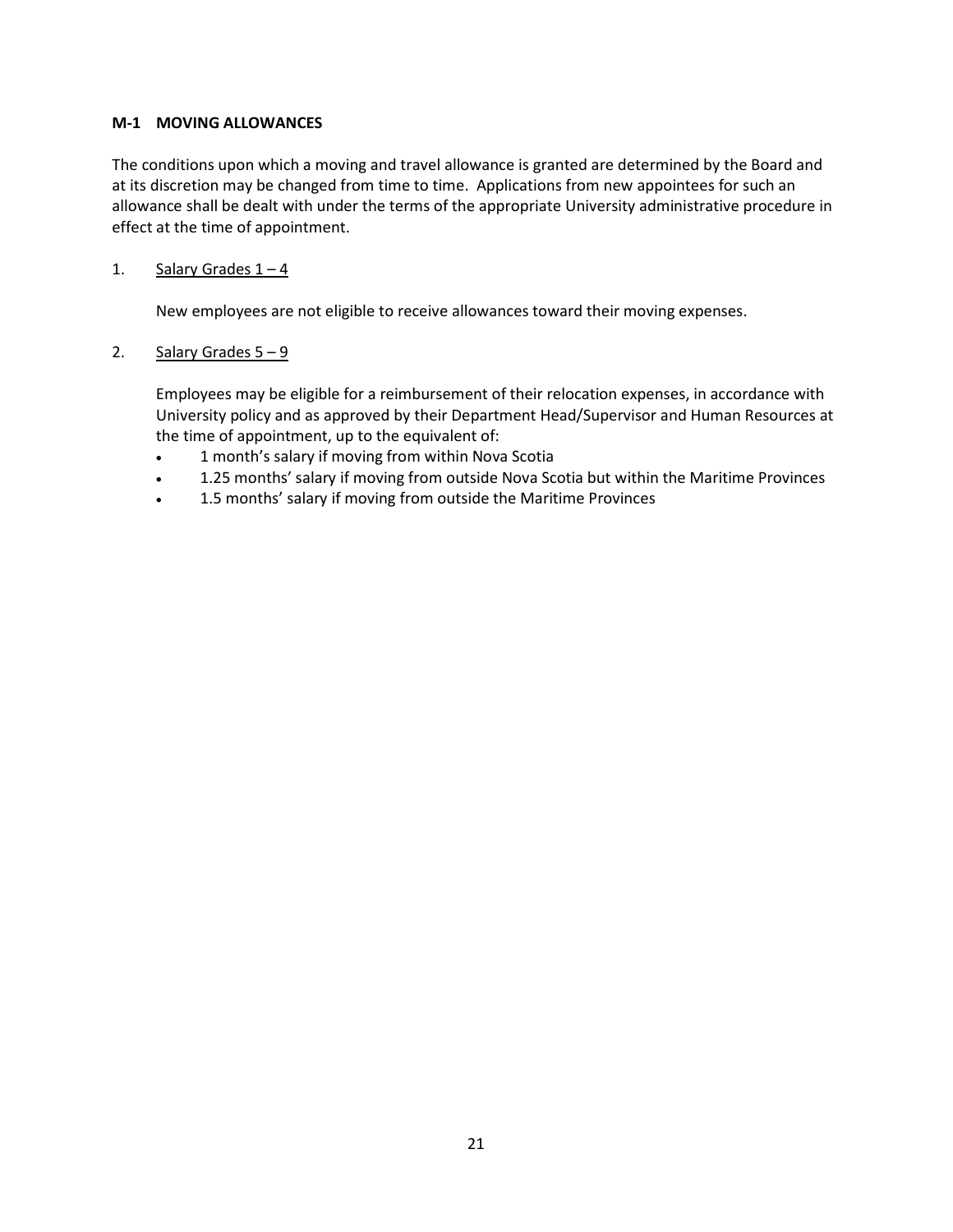#### P-1 POLICY INTERPRETATION AND COMPLAINTS

These procedures are not exclusive of other means to resolve issues. Rather, they are established to aid an employee and his or her Department Head/Supervisor to resolve any misunderstanding or problem arising out of the application or interpretation of these policies or policies which may be added in the future, except those outlined under section T-2.

#### 1. Salary Grades 1 - 6

Any questions of interpretation or complaint should first be discussed by the employee and the immediate Department Head/Supervisor as soon as possible, but in any event not more than five (5) working days after the event or issues which gave rise to the complaint took place. The Department Head/Supervisor should give the employee a verbal decision regarding the problem or complaint within five (5) working days.

If not satisfied with the Department Head/Supervisor's verbal decision, the employee may give the complaint in writing to that Department Head/Supervisor within five (5) working days of receiving the verbal decision. The Department Head/Supervisor shall provide a written reply to the employee within five (5) working days of receiving the employee's written complaint.

The procedure for handling a question of interpretation or complaint may be continued through the successive levels of administration in the employee's unit, up to the Senior Administrator level. Time limits for registering a written complaint and reply shall be the same as those stated in the paragraph immediately above. The decision of the Senior Administrator is final and binding and may be made by a committee named by the Senior Administrator if such an approach to settling the complaint is deemed appropriate by the Senior Administrator.

If the employee does not submit a written complaint to the appropriate level within the stated time limits, the complaint shall be deemed to have been settled or abandoned.

#### 2. Salary Grades 7 - 9

Employees in salary grades  $7 - 9$  should discuss concerns or complaints directly with their Department Head/Supervisor or the appropriate Senior Administrator.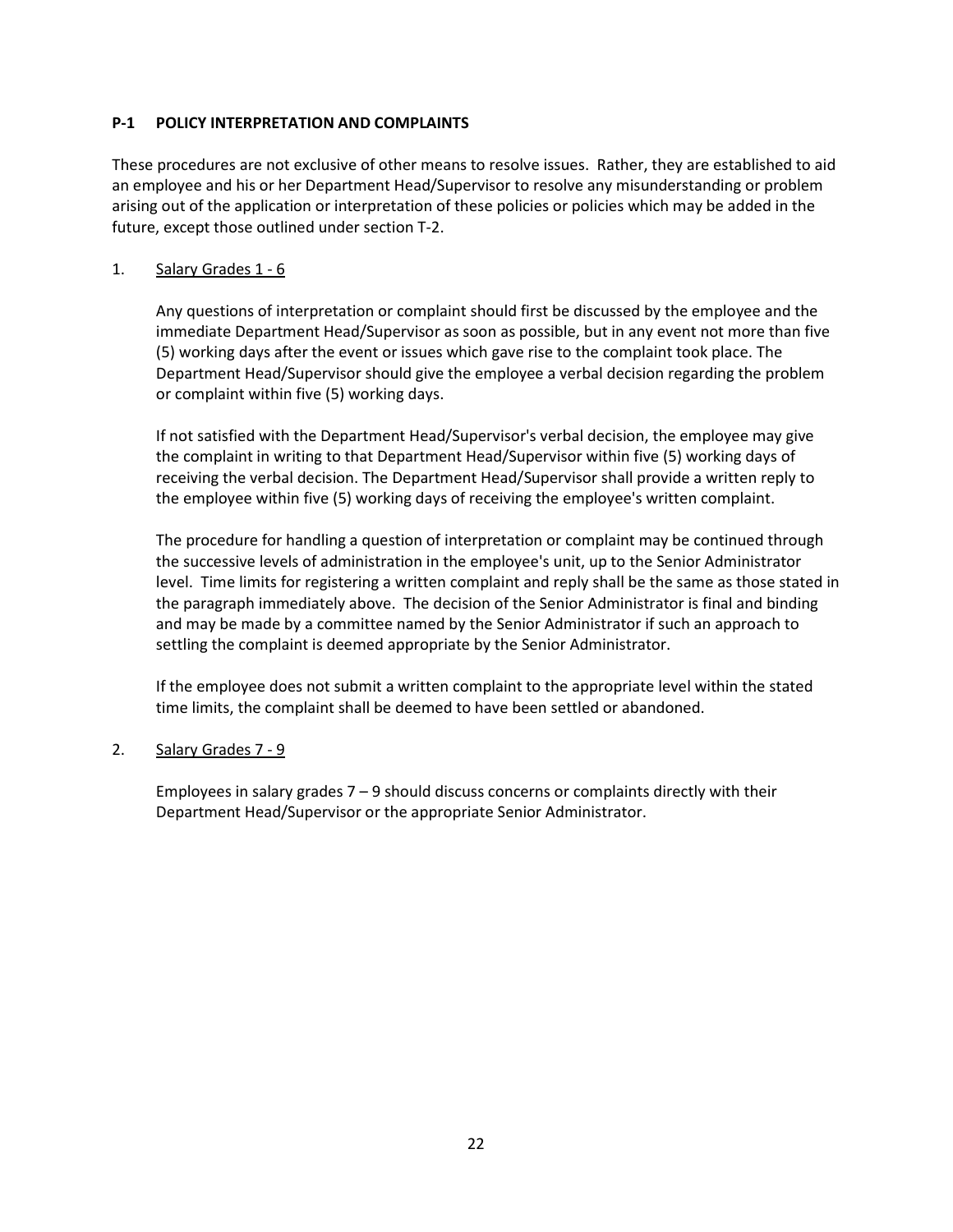#### P-2 PERFORMANCE APPRAISAL

#### 1. Probation

All initial appointments will have a minimum of a six (6) month probationary period. To qualify as a month of probation served, the employee must have worked a minimum of 15 days in that month.

Before the expiration of the probationary period, the employee's performance will be assessed by the appropriate Department Head/Supervisor who will recommend that:

- (a) the appointment be confirmed, or
- (b) the probationary period be extended only once for a period not exceeding three (3) months, or
- (c) the appointment be terminated.

Prior to the expiration of an extended probationary period, the employee's performance will be assessed by the appropriate Department Head/Supervisor who will recommend that:

- (a) the appointment be confirmed, or
- (b) the appointment be terminated.

It is recognized that a probationary employee is serving a trial period where the employee must demonstrate that their competence, abilities and attributes are suitable for the particular position on an ongoing basis; therefore, the appointment may be terminated at any time during the probationary period, at the sole discretion of the Department Head/Supervisor. Minimum notice of such termination shall be two (2) weeks or pay in lieu.

2. Annual

The purpose of the annual performance appraisal is to recognize accomplishments over the past year, identify any concerns so that correction action can be implemented, and to plan for the coming year.

Performance appraisals will be conducted by the Department Head/Supervisor between 1 January and 31 March each year to review performance over the previous calendar year, and to plan for the remainder of the current calendar year. Performance appraisal forms are available on the Human Resources website. The completed forms are to be signed and dated as indicated, then forwarded to Human Resources to be placed on record in the employee's file.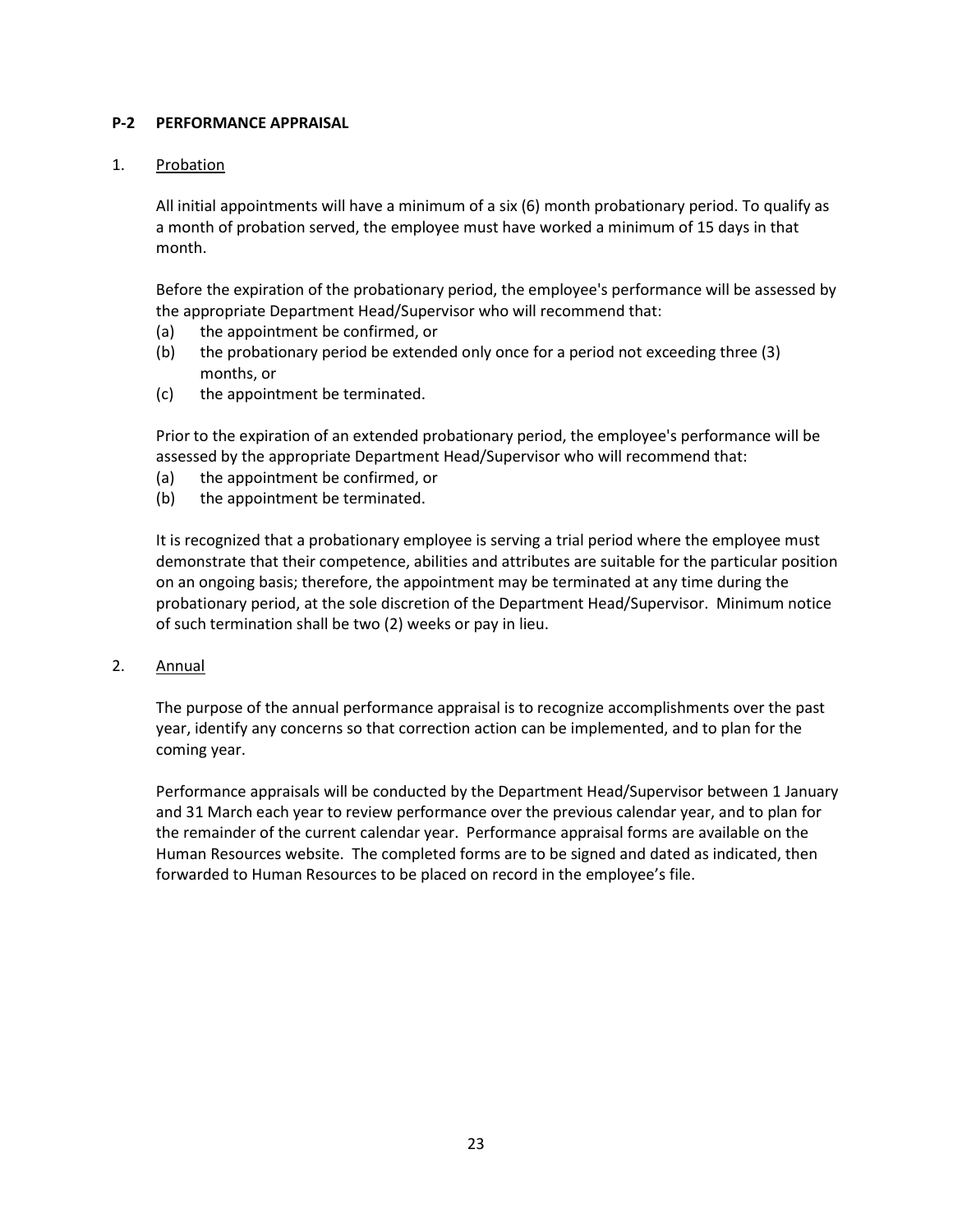#### S-1 SALARY ADMINISTRATION

#### 1. Annual Increases

The Board of Governors, through the Executive Committee, is responsible for establishing and administering salaries for employees in the group. Employee salaries shall conform to the salary ranges established for the respective classification levels. Salary guidelines are reviewed annually. Any increases to either salary rates or grid step movement which are approved by the Board of Governors normally take effect on July 1.

The starting salary for new employees will normally be established at either step 1 or 2, based on qualifications, experience, and budget allocation. Exceptions may be made due to market considerations, but only with the approval of the Executive Committee. In cases where such exceptions are approved, the employee will stay at the step placement where hired until such time as their accumulated years of service warrants a step increase.

Employees appointed or reclassified within six (6) months preceding the July 1 salary implementation date will be eligible only for the cost of living adjustment. Eligibility for step advancement will occur on the following July 1.

#### 2. Temporary Assignment

This policy applies when an individual employee is authorized by the Department Head/Supervisor to temporarily fill a position in an acting capacity, vacated by an employee either through resignation or retirement, or due to special circumstances such as extended leave, family leave, or serious illness. It does not include vacation or holiday leave.

(a) Salary Grades  $1 - 4$ 

Where an employee is temporarily assigned to perform substantial duties and responsibilities in a classification paying at a higher salary grade, the employee shall be paid the rate for the higher classification that provides a minimum of 5% increase to their current salary, for the entire period of assignment provided the employee has been assigned to the higher classification for a period of ten (10) consecutive working days or more.

(b) Salary Grades 5 - 9

Where an employee is temporarily assigned to perform substantial duties and responsibilities in a classification paying at a higher salary grade, the employee shall be paid the rate for the higher classification that provides a minimum of 5% increase to their current salary, whichever is greater, for the entire period of assignment provided the employee has been assigned to the higher classification for a period of twenty (20) consecutive working days or more.

Where an employee is temporarily assigned to perform work in a classification paying a lower rate, the employee shall be paid at their regular rate.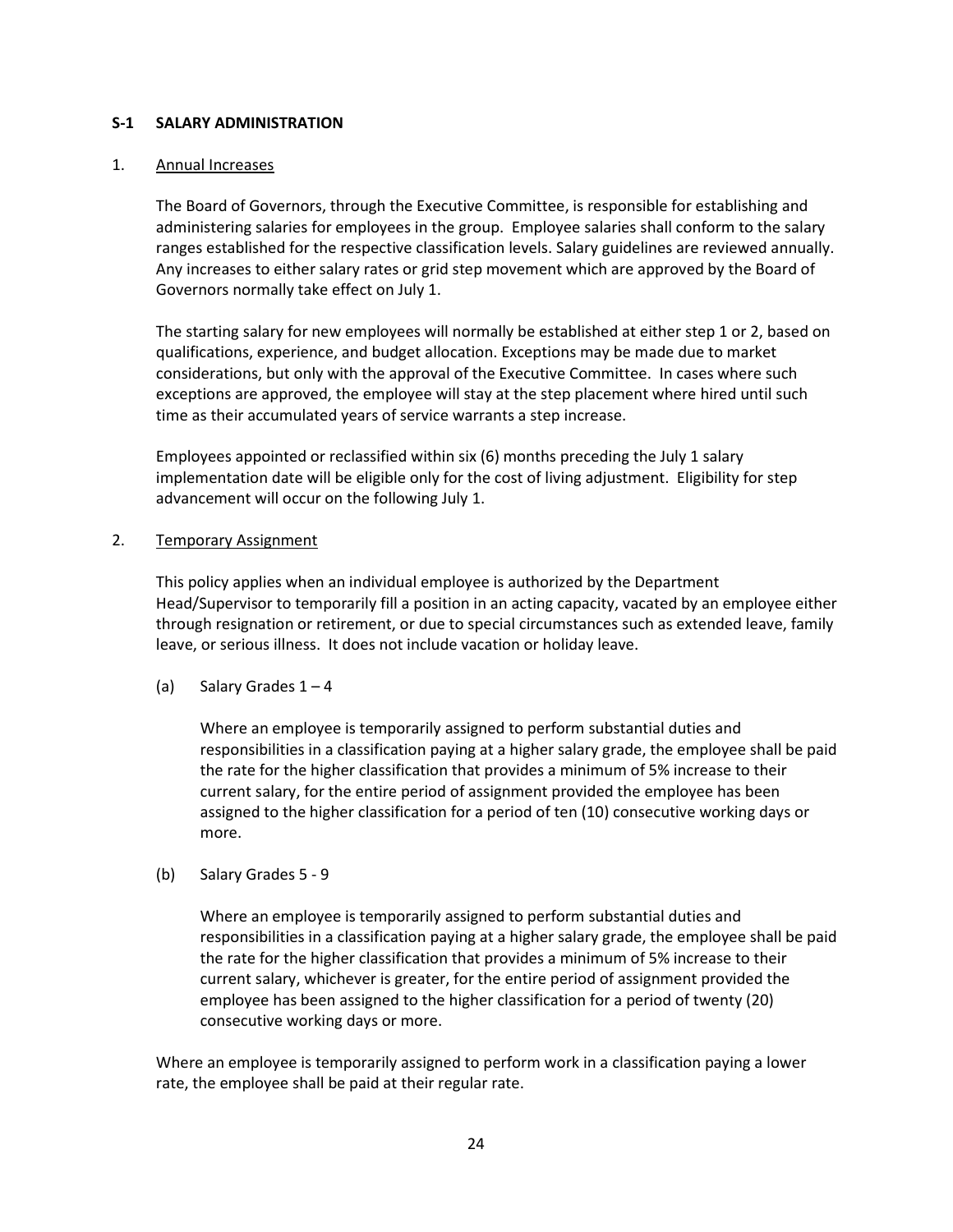#### 3. Reclassification

An employee whose position has been evaluated resulting in an increase to their grade level will have their salary adjusted to step on the salary grid which provides for a minimum increase of 5%, but not greater than the top of the range for the new grade level. If the step on the new salary grade is less than what would be applicable for the years of service, the employee will increase one step each July 1 until such time as they are at the appropriate step.

In most cases when a position is evaluated and the result is an increase in classification of two or more grade levels, the position will be posted. If an exception is made to the posting, the incumbent will have their salary adjusted to step on the salary grid which provides for a minimum increase of 8%, but not greater than the top of the range for the new grade.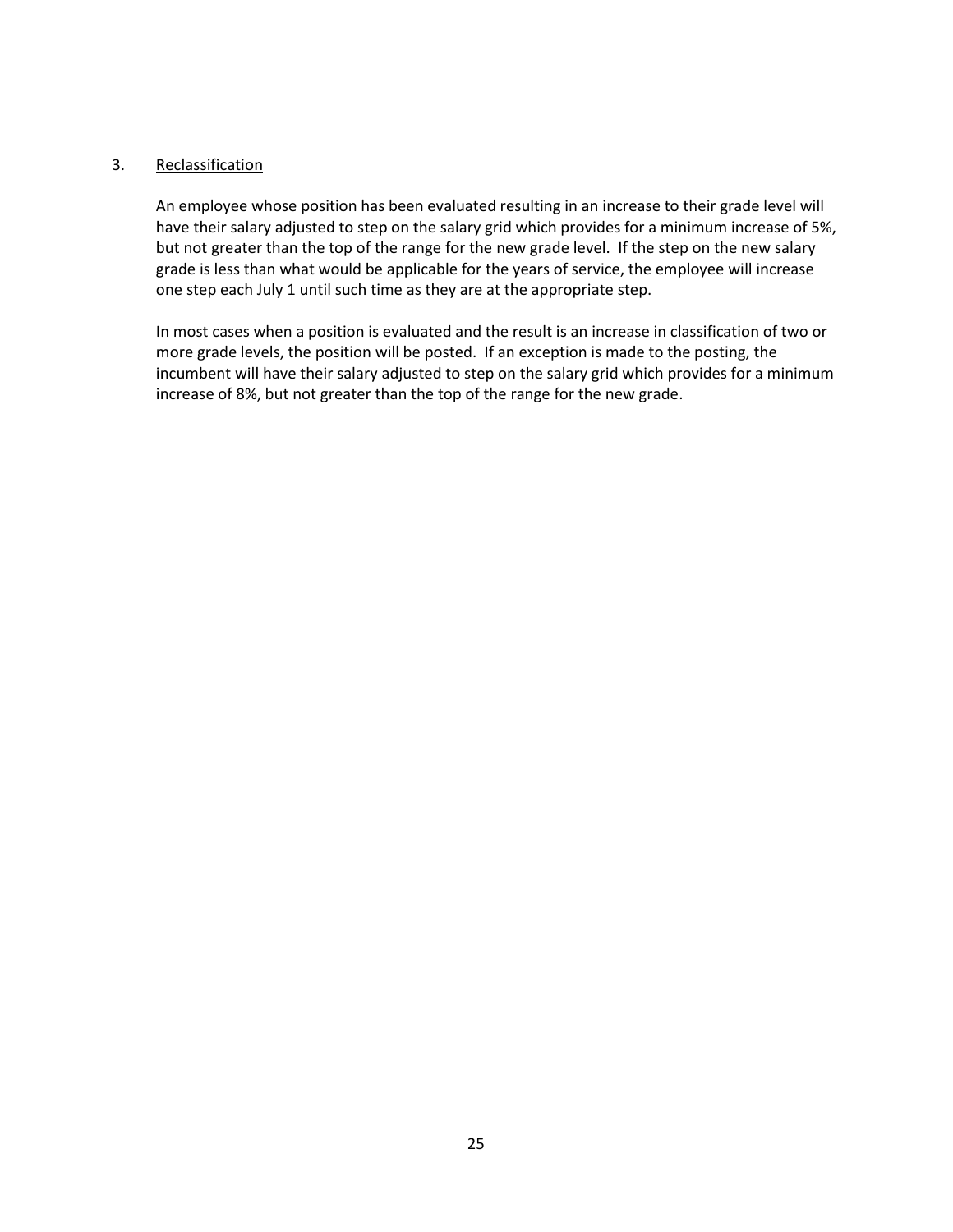#### T-1 TERMINATION OF EMPLOYMENT

#### 1. Resignation

An employee may resign from his or her employment by providing written notice of resignation to the University in accordance with the following:

- (a) Employees with two years or less of service must provide a minimum of one weeks' notice;
- (b) Employees with more than two years of service must provide a minimum of two weeks' notice.

Employees are expected to provide as much advance notice of resignation as possible, and the notice requirements set out above should be regarded as minimum requirements.

#### 2. Retirement

(a) Eligibility for Retirement

Eligibility for retirement will be in accordance with the Nova Scotia Public Service Superannuation Plan (PSSP).

(b) Retirement Provisions

All employees who meet the eligibility requirements to retire under the PSSP shall, at their option:

- have a University e-mail account
- have borrowing privileges at the Vaughan Memorial Library
- be provided, upon request, an individual or family Recreation Facility Pass
- be eligible for tuition discount on Acadia credit courses, in accordance with these Terms of Employment, for up to 10 years following the date of retirement
- convert their University Group Life Insurance to private coverage in accordance with the Policy of the most recently revised Group Insurance Program for Acadia University
- continue to contribute to the Group Health Insurance scheme at their own expense (i.e., to bear the full cost of their premium); contributions and coverage in respect to income disability insurance shall be discontinued.
- (c) Retirement Allowance
	- (i) Salary Grades  $1-6$

 Having at least attained the Rule of 80 as defined under the Acadia University Pension Plan\*, an employee shall have time off with pay at a rate of three (3) working days off for each year of service to a maximum of thirty (30) working days, or at the employee's option, an equivalent lump sum payment.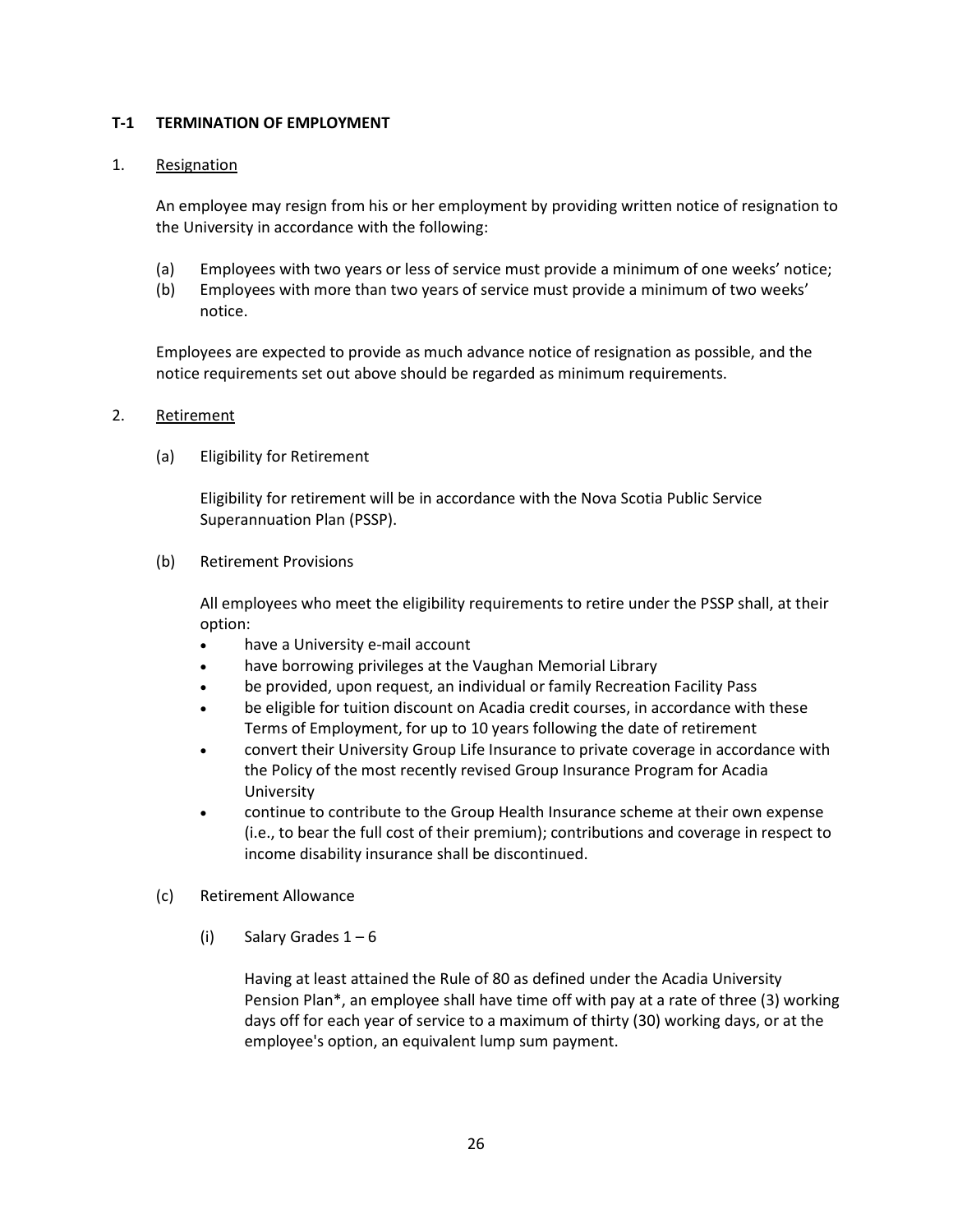(iii) Salary Grades 7 – 9

 Having at least attained the Rule of 80 as defined under the Acadia University Pension Plan\*, an employee shall have time off with pay at a rate of three (3) working days off for each year of service to a maximum of sixty (60) working days, or at the employee's option, an equivalent lump sum payment.

The first day of the month following the member's fifty-fifth birthday on which the sum of the member's age and years of Pensionable Service total at least 80.

#### 3. Dismissal for Just Cause

An employee may be dismissed by the University for just cause. When an employee is dismissed for just cause, s/he will be so advised in writing stating the reasons for dismissal.

#### 4. Termination Through Organizational Change

When an AUPAT employee position is eliminated due to redundancy, restructuring, technological change, financial exigency or reduction in or discontinuance of a program, etc., (collectively "Organizational Change"), the University will endeavor to reassign the Employee to a suitable alternative AUPAT position if a vacancy exists at that time. In the event that the Employee is reassigned to a lower-level AUPAT position, his/her salary in the new position will be no less than the salary received in his/her former position. The employee's salary will be frozen until such time as his/her salary grid in the new position catches up with his/her frozen salary. If the employee declines the offer of an alternative position, all rights to severance are forfeited and their employment is terminated on a date set by the University.

If the University determines not to reassign an Employee, and therefore terminates their employment, s/he shall receive a severance payment. The amount of the severance payment shall be 1.1 months' base salary per year of service to a maximum of 14 months' base salary, which amount is inclusive of any obligation to the employee under the Labour Standards Code.

#### Clearance Procedures Upon Termination

Upon termination of employment in accordance with this policy, no severance shall be paid until a Release is signed and all material and financial obligations of the Employee to the University have been fully satisfied.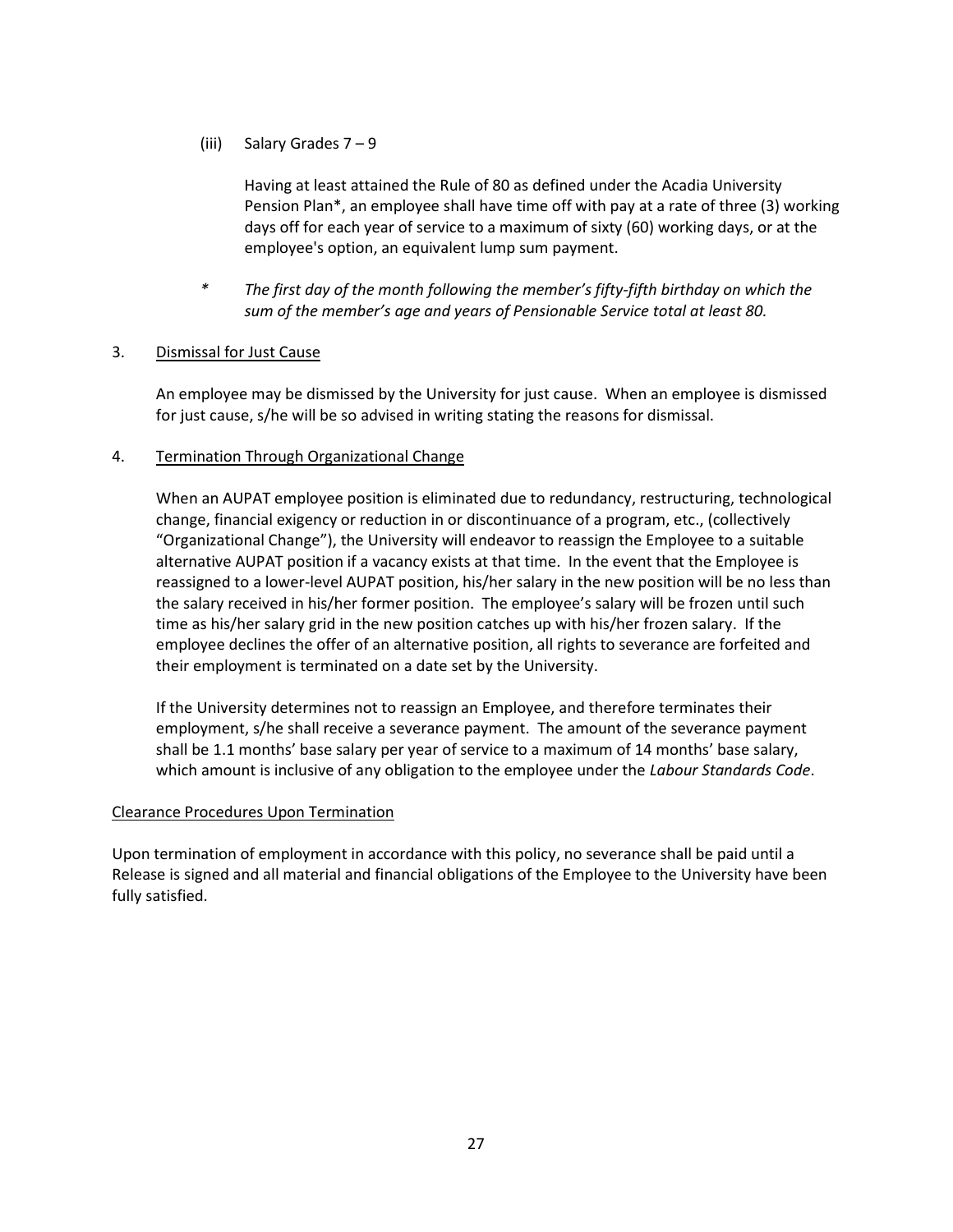#### V-1 VACATIONS WITH PAY

The twelve-month vacation year ends March 31 of each year. The last day of each month is the day upon which vacation entitlements are calculated. Employees shall earn vacation with pay at the following rates for each month of employment, provided they have worked or have been on approved paid leave for a minimum of ten (10) days in that month:

| <b>MONTHLY VACATION</b>                    | YEARS OF SERVICE AS OF MARCH 31 |                   |  |
|--------------------------------------------|---------------------------------|-------------------|--|
| <b>ENTITLEMENT</b>                         | Salary Grades 1-4               | Salary Grades 5-9 |  |
| $1.250$ days (15 days/year)                | 1 year or less                  |                   |  |
| 1.334 days $(16 \text{ days}/\text{year})$ | 2 years                         |                   |  |
| 1.417 days $(17 \text{ days}/\text{year})$ | 4 years                         |                   |  |
| 1.500 days (18 days/year)                  | 6 years                         |                   |  |
| 1.584 days (19 days/year)                  | 8 years                         |                   |  |
| 1.667 days (20 days/year)                  | 10 years                        | 1 year or less    |  |
| $1.750$ days (21 days/year)                | 12 years                        | 3 years           |  |
| $1.834$ days (22 days/year)                | 14 years                        | 6 years           |  |
| 1.917 days (23 days/year)                  | 16 years                        | 9 years           |  |
| 2.000 days (24 days/year)                  | 18 years                        | 12 years          |  |
| 2.084 days (25 days/year)                  | 20 years                        | 15 years          |  |
| $2.250$ days (27 days/year)                | 22 years                        | 17 years          |  |
| $2.334$ days (28 days/year)                | 25 years or more                | 20 years or more  |  |

It is the responsibility of Department Heads/Supervisors to ensure that all vacation entitlements be taken by each employee. Wherever possible, vacation shall be planned in accordance with the wishes of the employee. All vacation must be approved by the employee's Department Head/Supervisor and must be reported to Human Resources on a monthly basis for all members of AUPAT.

Employees may request an advance on unearned vacation of up to the employee's entire year's entitlement (net of vacation days already taken in that vacation year), subject approval from their Department Head/Supervisor. Such request shall not unreasonably be denied.

A maximum of one-half (½) of the vacation entitlement will automatically be carried forward each April 1 to the next vacation year, but must be used within twelve (12) months of being carried forward or will be lost. An employee's vacation balance may not exceed the total of an Employee's annual vacation entitlement plus one-half of the annual vacation in any given year. Any accrued vacation in excess of this amount will be forfeited.

Vacation entitlements are not earned during periods of unpaid leave of more than three consecutive weeks, except in cases of compassionate leave.

If an employee suffers a serious illness or injury while on vacation, the employee may request that sick leave be substituted for the amount of time that would otherwise have been vacation. Such request shall be in writing to Human Resources within three (3) days of returning to work, with a copy to his/her Department Head/Supervisor, and shall include a written report from the attending physician stating the nature and duration of the illness. The request shall be approved provided the evidence is satisfactory to the University.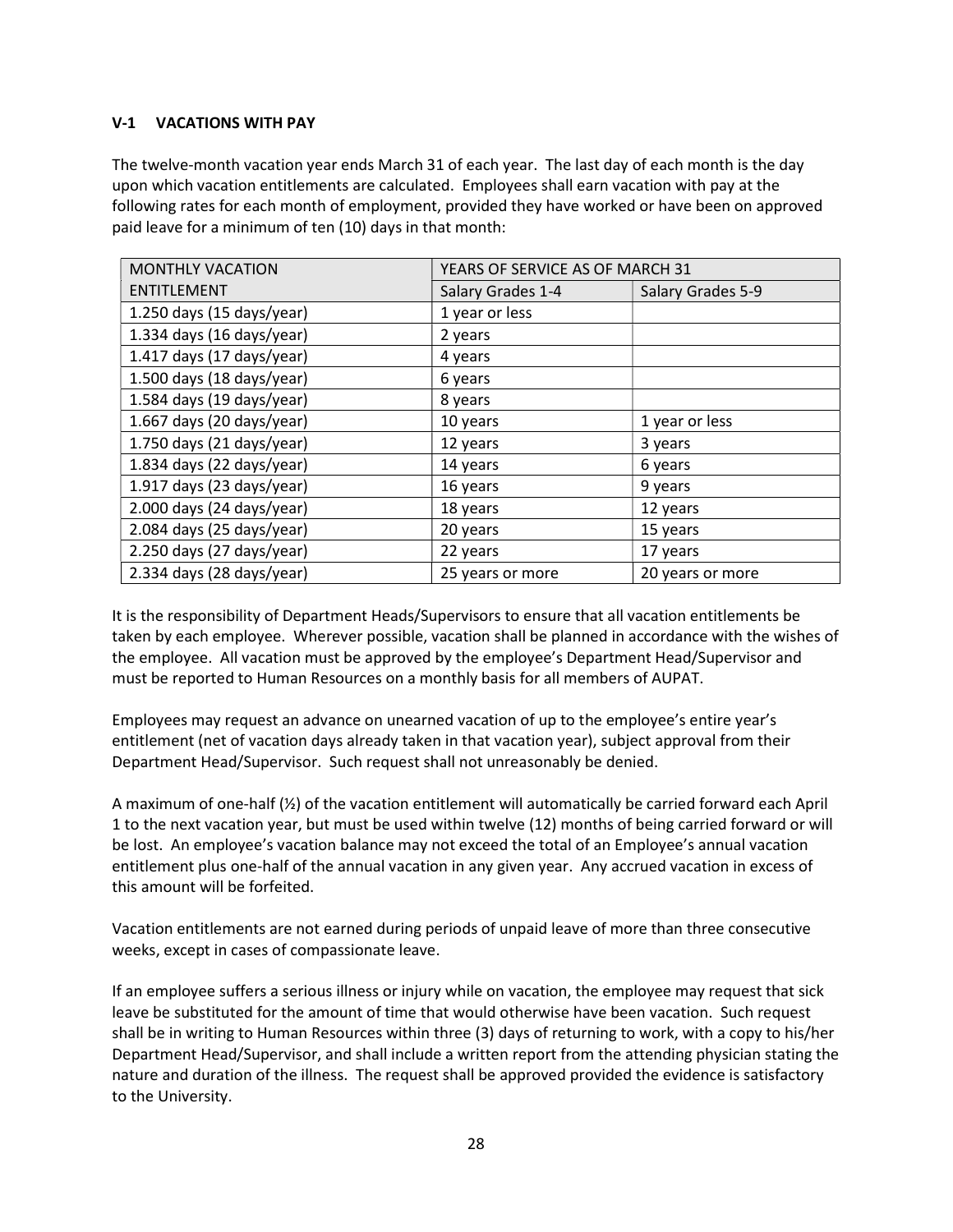On termination of employment, an employee shall be entitled to be paid out for any unused vacation. In the event an employee has borrowed vacation entitlement from future earnings and is laid off before the advanced vacation time has been earned back, the employee is not responsible for the reimbursement of any outstanding vacation time to the employer. However, should the employee serve notice of resignation, she/he will be responsible for reimbursement of all outstanding vacation time.